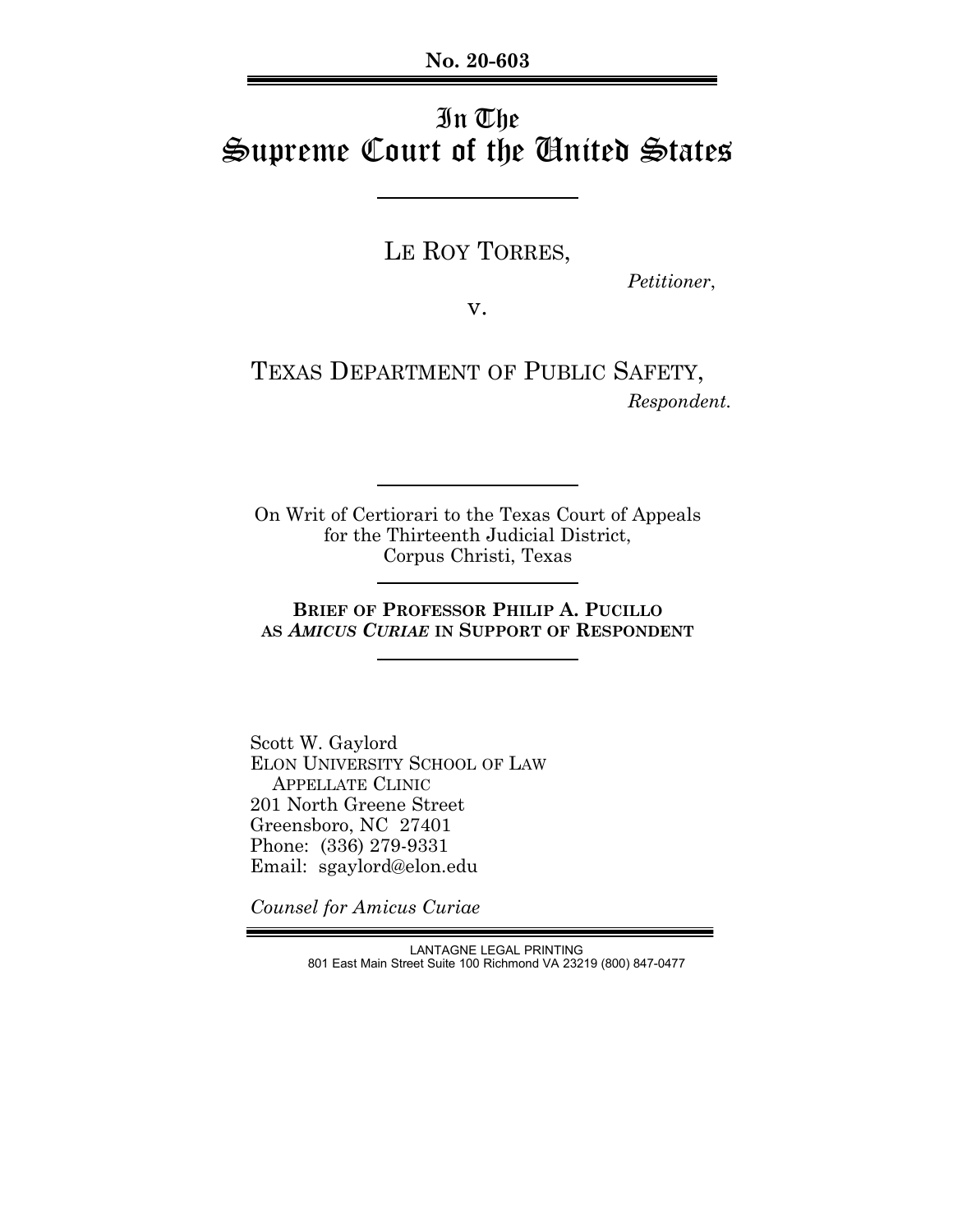# **TABLE OF CONTENTS**

| I. |                                                                                                                                                                                       | State sovereign immunity inheres in<br>the structure of the Constitution to<br>protect the dual sovereign system,<br>which, in turn, safeguards individual                                                    |  |  |  |
|----|---------------------------------------------------------------------------------------------------------------------------------------------------------------------------------------|---------------------------------------------------------------------------------------------------------------------------------------------------------------------------------------------------------------|--|--|--|
| П. | Neither Katz nor PennEast supports a<br>plan-of-the-Convention waiver as to<br>Congress's war powers, which, if<br>granted, would have enabled the<br>federal government to undermine |                                                                                                                                                                                                               |  |  |  |
|    |                                                                                                                                                                                       | A. Katz and PennEast identify two<br>narrow classes of individuals, who<br>can sue States in certain<br>bankruptcy and condemnation<br>actions, based on unique features<br>that Congress's war powers do not |  |  |  |
|    | В.                                                                                                                                                                                    | States retained their sovereign<br>immunity as a check on the<br>sweeping scope of Congress's war                                                                                                             |  |  |  |
|    |                                                                                                                                                                                       |                                                                                                                                                                                                               |  |  |  |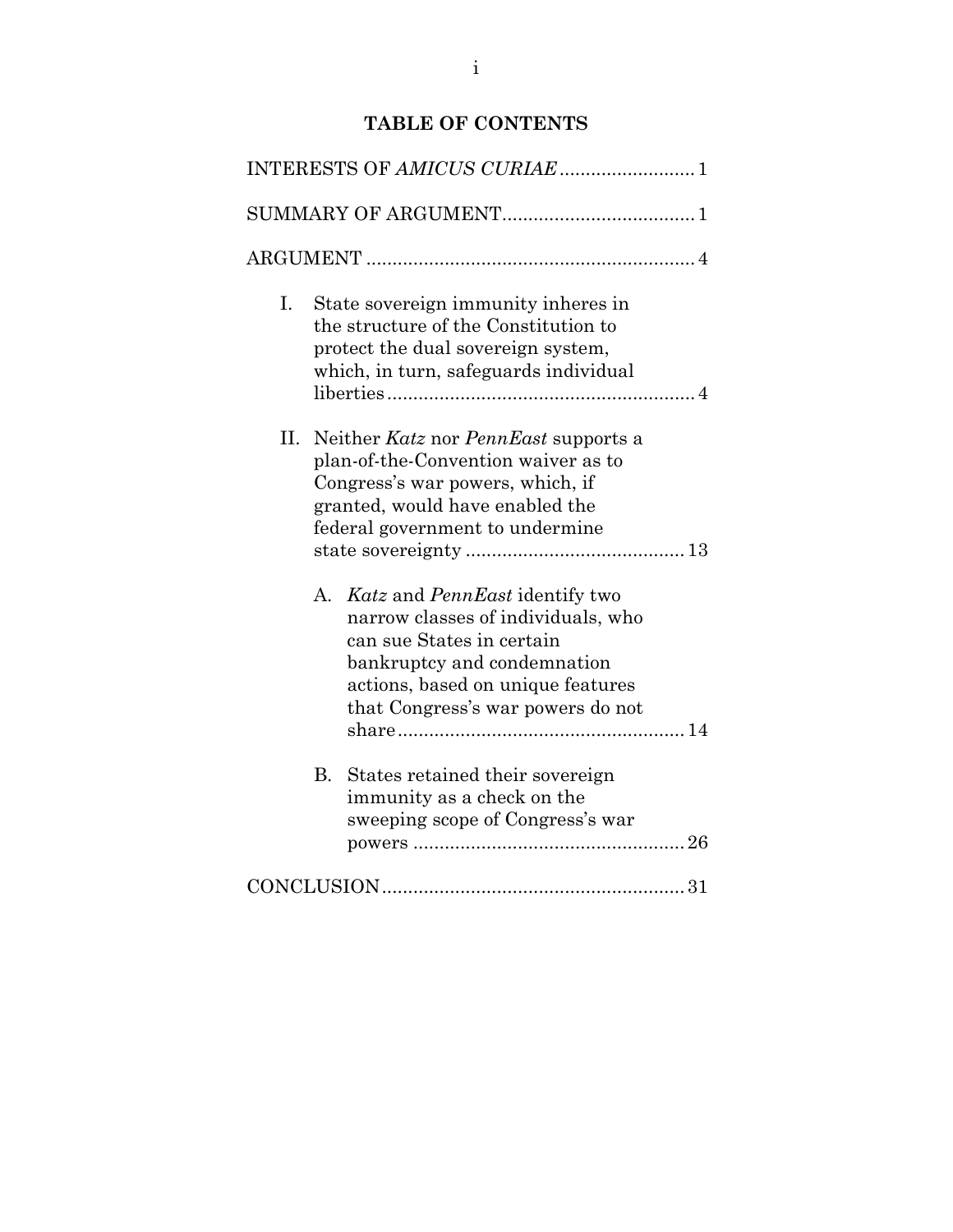# **TABLE OF AUTHORITIES**

## **CASES**

| Agins v. City of Tiburon, 447 U.S. 255 (1980)23                                    |
|------------------------------------------------------------------------------------|
| Alden v. Maine, 527 U.S. 706 (1999)  passim                                        |
| Allen v. Cooper, 140 S. Ct. 994 (2020)  passim                                     |
| Atascadero State Hosp. v. Scanlon, 473 U.S.                                        |
|                                                                                    |
|                                                                                    |
| Blatchford v. Native Vill. of Noatak & Circle                                      |
| Burwell v. Hobby Lobby Stores, Inc., 573 U.S.                                      |
| Cent. Virginia Cmty. Coll. v. Katz, 546 U.S.                                       |
| Coll. Sav. Bank v. Florida Prepaid<br>Postsecondary Educ. Expense Bd., 527         |
| Cooper v. Reynolds, 77 U.S. 308 (1870) 17                                          |
| Fed. Mar. Comm'n v. South Carolina State<br>Ports Auth., 535 U.S. 743 (2002) 6, 25 |
| Gardner v. New Jersey, 329 U.S. 565 (1947) 15, 18                                  |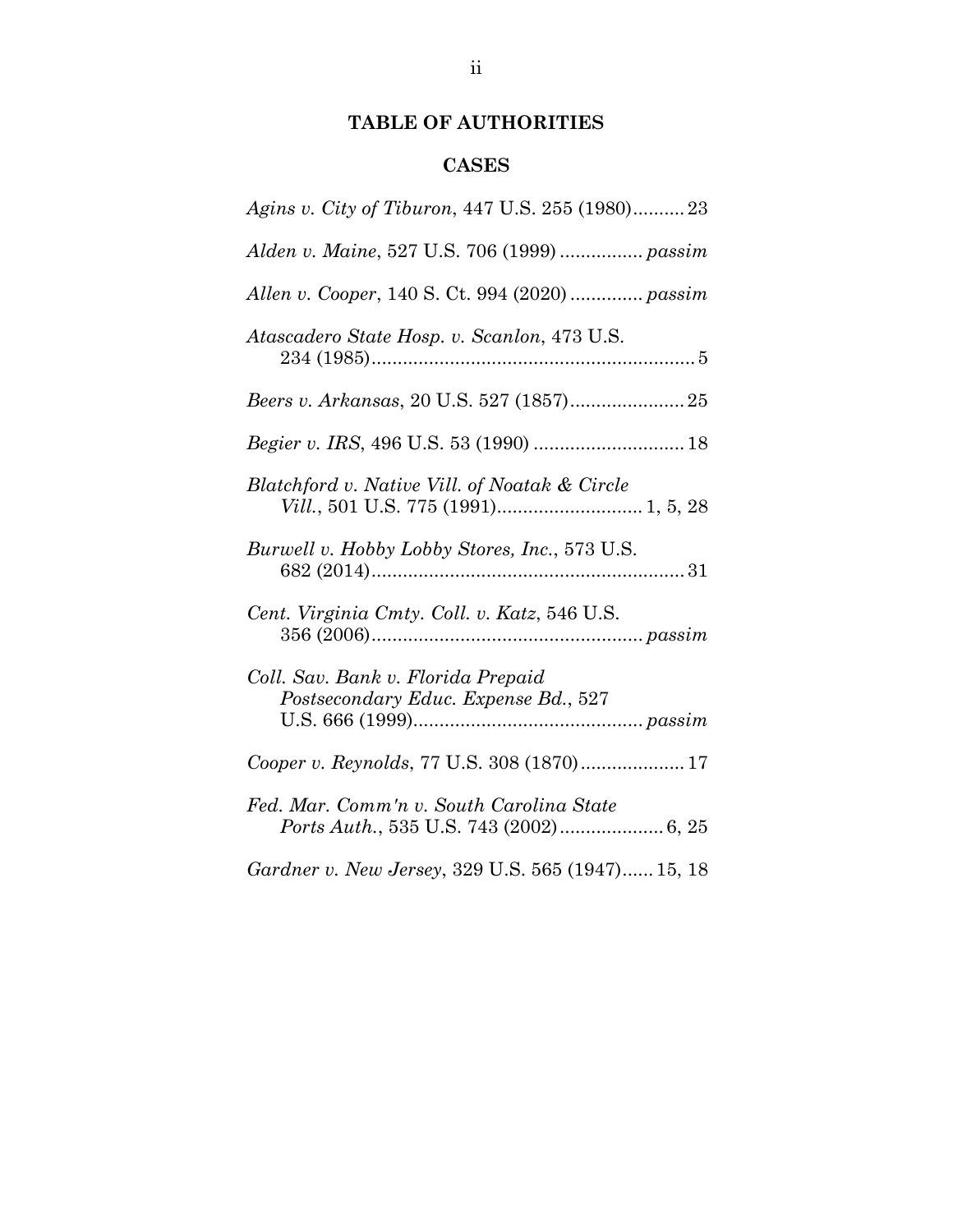| Gregory v. Ashcroft, 501 U.S. 452 (1991)  5, 12                                       |
|---------------------------------------------------------------------------------------|
| Hans v. Louisiana, 134 U.S. 1 (1890) 1, 6, 11                                         |
| Hirabayashi v. United States, 320 U.S. 81                                             |
| Hoffman v. Conn. Dept. of Income Maint., 492                                          |
| Home Bldg. & Loan Ass'n v. Blaisdell, 290                                             |
|                                                                                       |
|                                                                                       |
| Kohl v. United States, 91 U.S. 367 (1876) 23                                          |
| Lichter v. United States, 334 U.S. 742 (1948)  27, 28                                 |
| Lingle v. Chevron U.S.A. Inc., 544 U.S. 528                                           |
| Luxton v. N. River Bridge Co., 153 U.S. 525                                           |
| Maryland v. Antonelli Creditors' Liquidating<br>Tr., 123 F.3d 777 (4th Cir. 1997)  15 |
|                                                                                       |
| Monaco v. Mississippi, 292 U.S. 313 (1934) 9, 10, 11                                  |
| Nevada Dept. of Hum. Res. v. Hibbs, 538 U.S.                                          |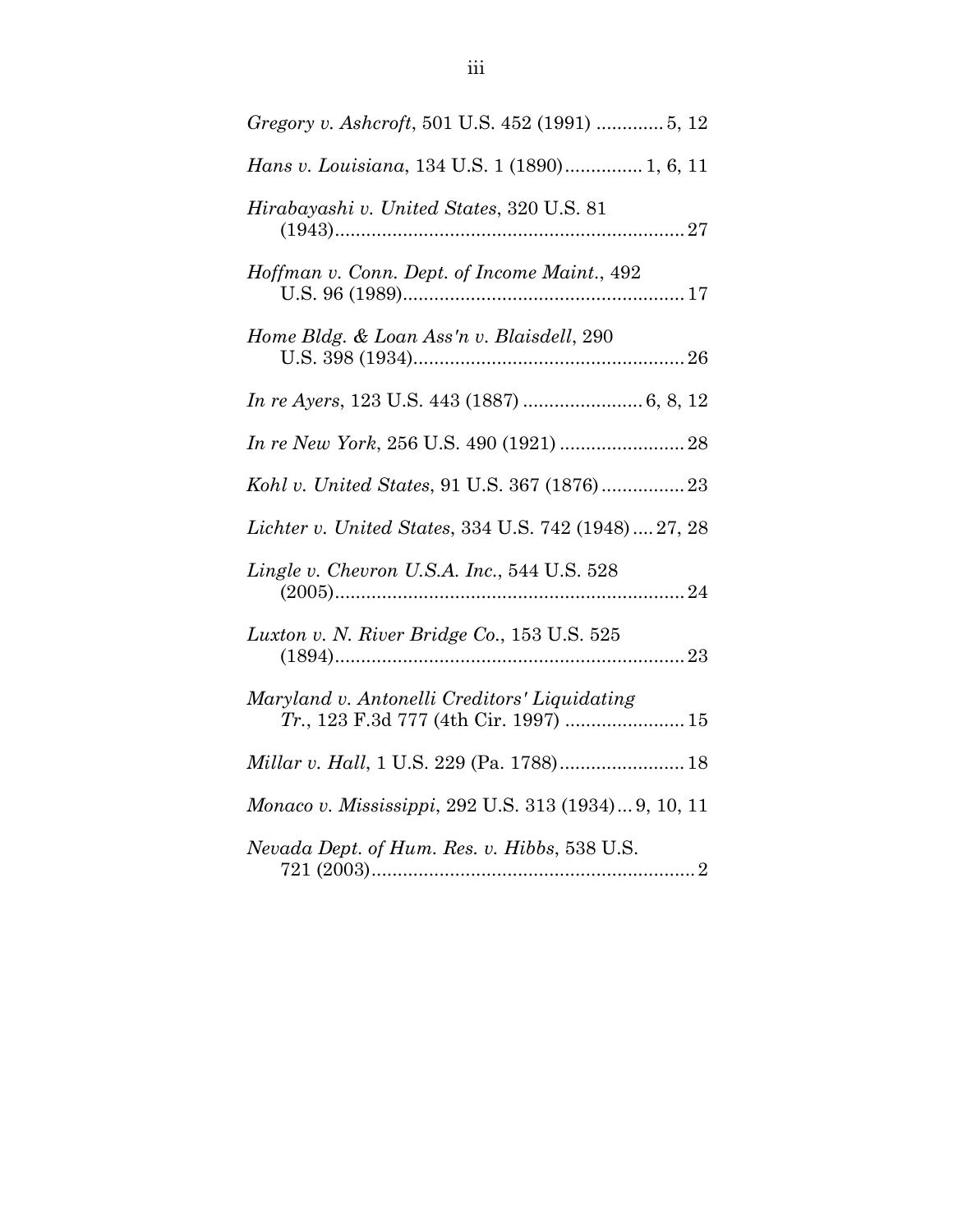| New York v. United States, 505 U.S. 144                 |
|---------------------------------------------------------|
| PennEast Pipeline Co., LLC v. New Jersey,               |
| <i>Printz v. United States, 521 U.S. 898 (1997)5, 6</i> |
| Rhode Island v. Massachusetts, 37 U.S. 657              |
| Rumsfeld v. F. for Acad. & Inst. Rts., Inc., 547        |
| Seminole Tribe of Florida v. Florida, 517 U.S.          |
|                                                         |
| South Dakota v. North Carolina, 192 U.S. 286            |
|                                                         |
| Tennessee Student Assistance Corp. v. Hood,             |
| Texas v. Walker, 142 F.3d 813 (5th Cir. 1998) 15        |
|                                                         |
| U.S. Term Limits, Inc. v. Thornton, 514 U.S.            |
| United States v. Curtiss-Wright Export Corp.,           |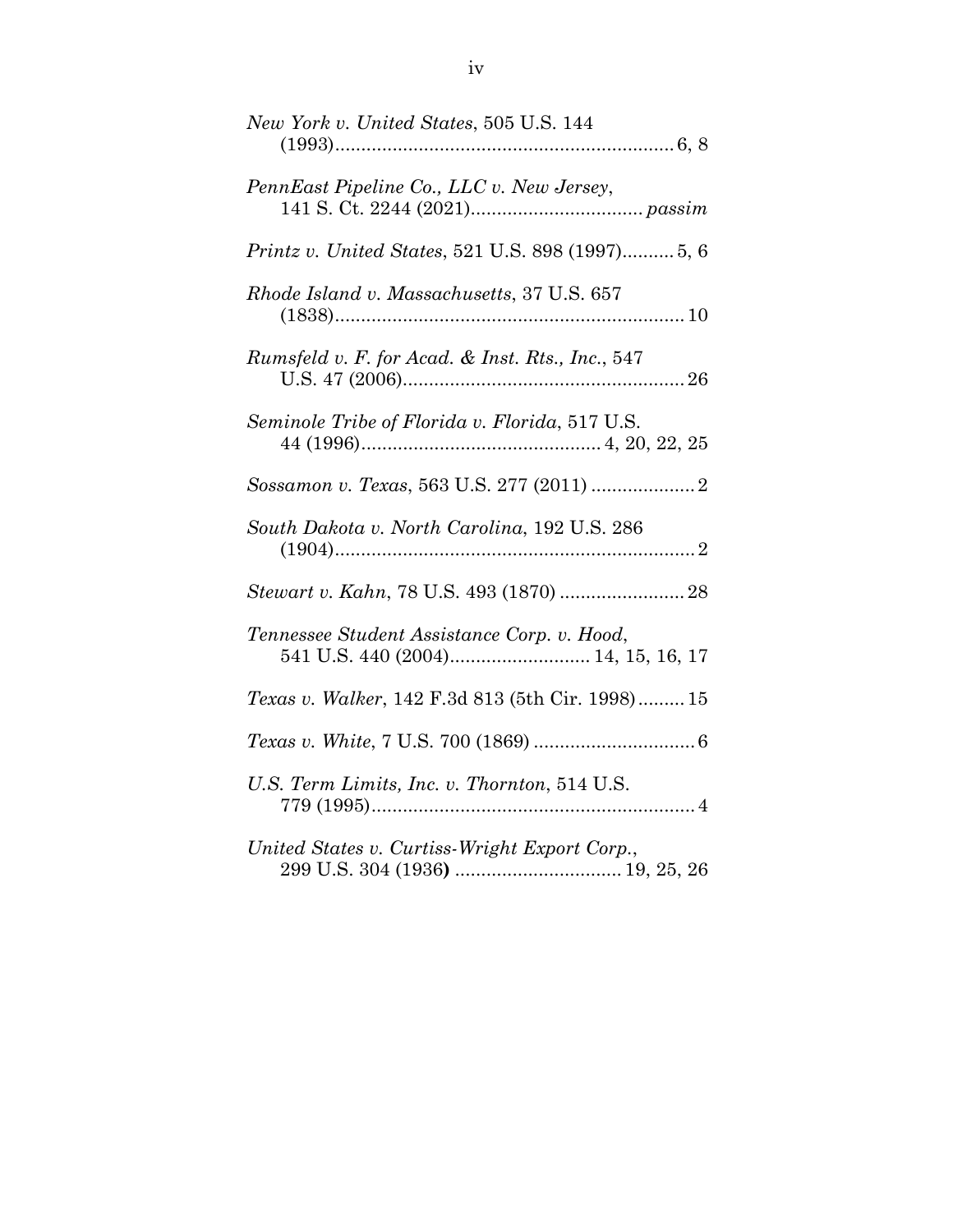| United States v. Macintosh, 283 U.S. 605               |
|--------------------------------------------------------|
| United States v. Minnesota, 270 U.S. 181               |
| United States v. Nordic Vill., Inc., 503 U.S. 30       |
| <i>United States v. O'Brien, 391 U.S. 367 (1968)20</i> |
| <i>United States v. Shaw, 309 U.S. 495 (1940) </i> 7   |
| United States v. Texas, 143 U.S. 621 (1892)2, 11, 24   |
| Woods v. Cloyd W. Miller Co., 333 U.S. 138             |
| Wright v. Union Cent. Life Ins. Co., 304 U.S.          |
| Youngstown Sheet & Tube Co. v. Sawyer, 343             |

### **CONSTITUTION**

### **OTHER AUTHORITIES**

| 1 Records of the Federal Convention of 1787 |
|---------------------------------------------|
| The Federalist Papers (Rossiter ed. 1961):  |
|                                             |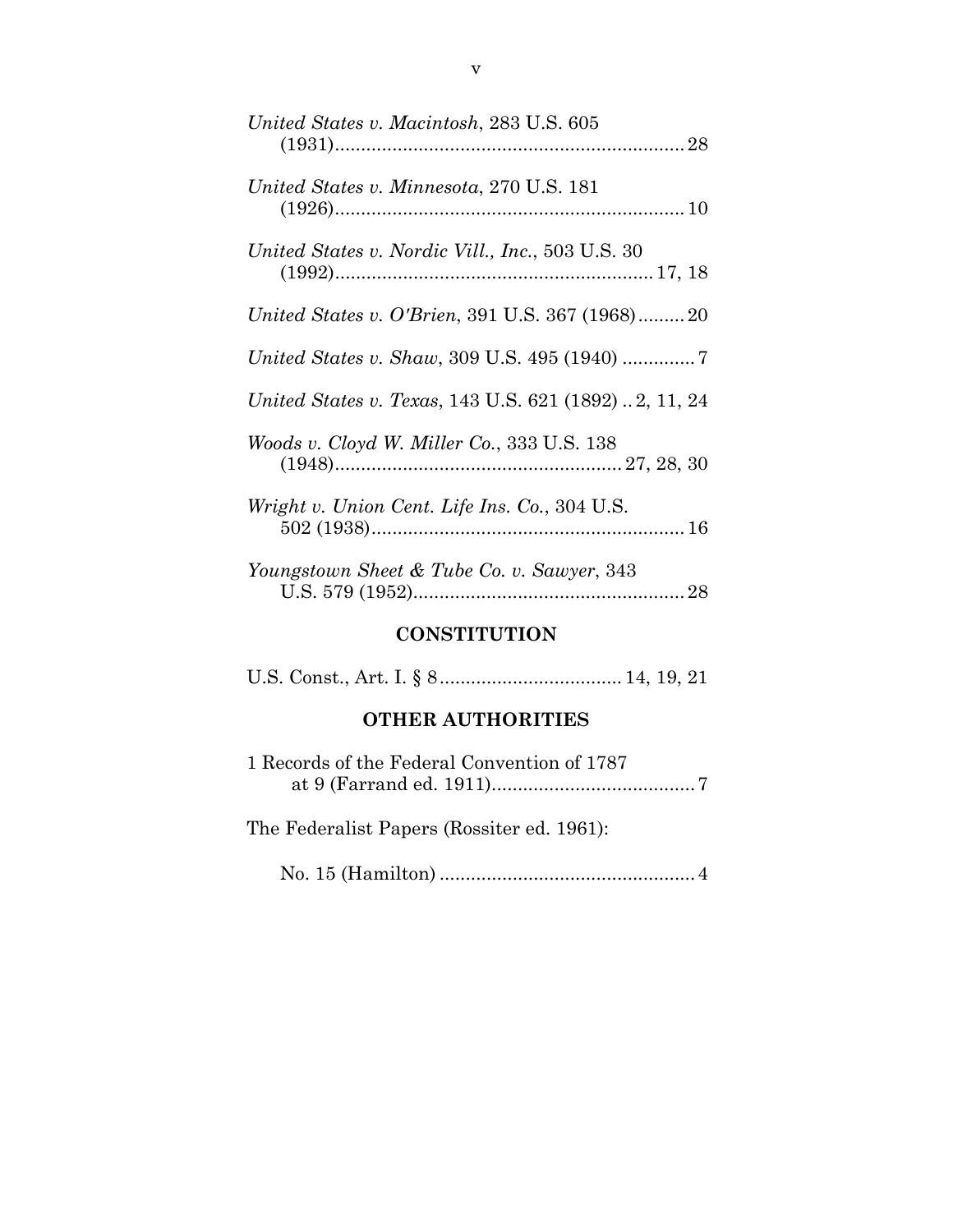| Reserve Organization of America,<br>https://www.roa.org/page/StateLawIndex30 |  |
|------------------------------------------------------------------------------|--|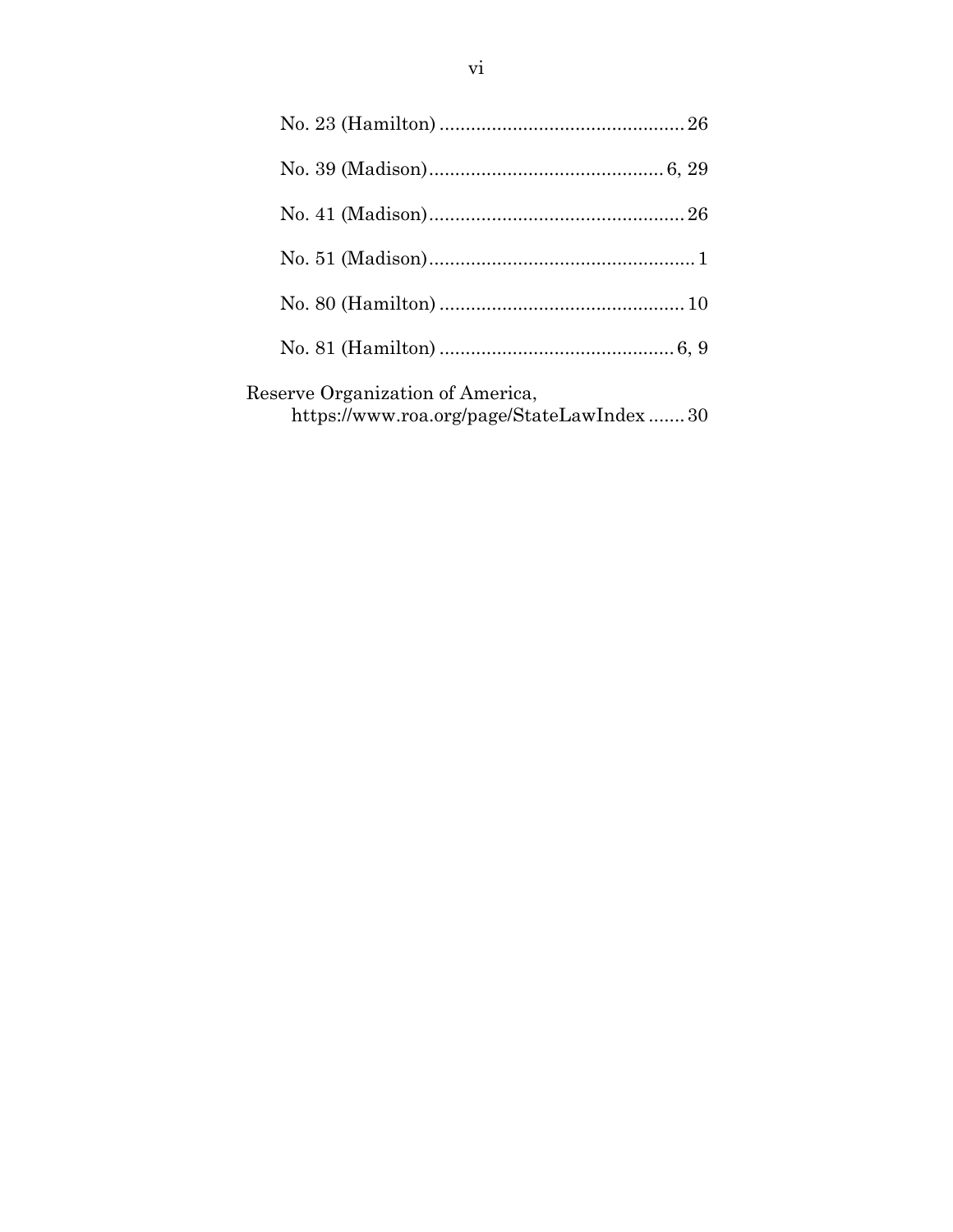#### **INTERESTS OF** *AMICUS CURIAE***<sup>1</sup>**

Professor Philip A. Pucillo serves on the faculty of Michigan State University College of Law, where his courses include Federal Jurisdiction and Constitutional Litigation. His scholarship has focused on federal practice and procedure.

#### **SUMMARY OF ARGUMENT**

State sovereign immunity is woven into the fabric of the Constitution as one of the "fundamental postulates implicit in the constitutional design." *Alden v. Maine*, 527 U.S. 706, 729 (1999). Accordingly, it is "a settled doctrinal understanding … that sovereign immunity derives not from the Eleventh Amendment but from the structure of the original Constitution itself." *Id*. at 728. To safeguard the viability of the dual sovereign system, "the States entered the federal system with their sovereignty intact." *Blatchford v. Native Vill. of Noatak & Circle Vill.*, 501 U.S. 775, 779 (1991). This dual sovereignty was a necessary part of the "double security" created to protect "the rights of the people." The Federalist Papers, Federalist No. 51, at 323 (Madison) (Rossiter ed. 1961). And as this Court has long-recognized, "[i]t is inherent in the nature of sovereignty not to be amenable to the suit of an individual without its consent." *Hans v. Louisiana*, 134 U.S. 1, 13 (1890). In fact, "a suit by an

 $\overline{a}$ 

<sup>1</sup> Each party consented to the filing of this *amicus* brief. Pursuant to Rule 37.6, *amicus* states that no counsel for a party authored this brief in whole or in part, and no person other than the *amicus* and its counsel made any monetary contribution intended to fund the preparation or submission of this brief.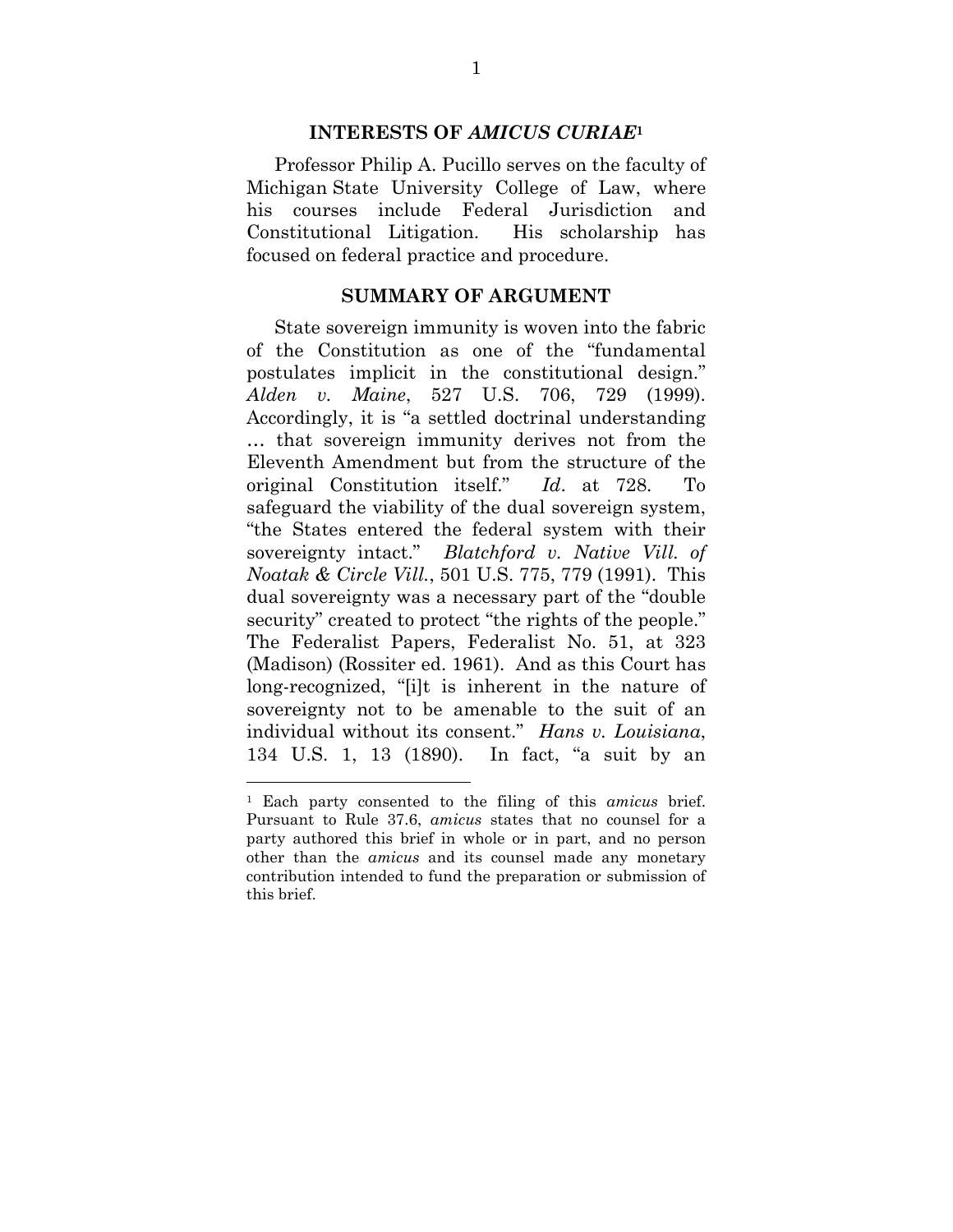individual against an unconsenting State is the very evil at which the Eleventh Amendment is directed." *Coll. Sav. Bank v. Florida Prepaid Postsecondary Educ. Expense Bd.*, 527 U.S. 666, 687 (1999).

Unsurprisingly, then, "a State may be subject to suit only in limited circumstances." *PennEast Pipeline Co., LLC v. New Jersey*, 141 S.Ct. 2244, 2258 (2021). To date, this Court has found only three such circumstances: where (1) a State "unequivocally expressed" its consent to suit, *Sossamon v. Texas*, 563 U.S. 277, 284 (2011) (internal punctuation omitted); (2) Congress's intent to abrogate state sovereign immunity under section 5 of the Fourteenth Amendment was "unmistakably clear," *Nevada Dept. of Hum. Res. v. Hibbs*, 538 U.S. 721, 726 (2003); and (3) States implicitly agreed to suit in the "plan of the Convention." *Alden*, 527 U.S. at 728. Historically, the first two categories were the "only two circumstances in which an *individual* may sue a State." *Florida Prepaid*, 527 U.S. at 670 (emphasis added). Until 2006, waiver of sovereign immunity as part of the "plan of the Convention" was restricted to suits between sovereigns. In adopting the Constitution, States consented to suits by other States, *South Dakota v. North Carolina*, 192 U.S. 286, 318 (1904), and by the federal government. *United States v. Texas*, 143 U.S. 621, 646 (1892). Neither situation implicated the general rule that individuals cannot sue a sovereign without its consent because "[t]he question as to the suability of one government by another government rests upon wholly different grounds." *Id*.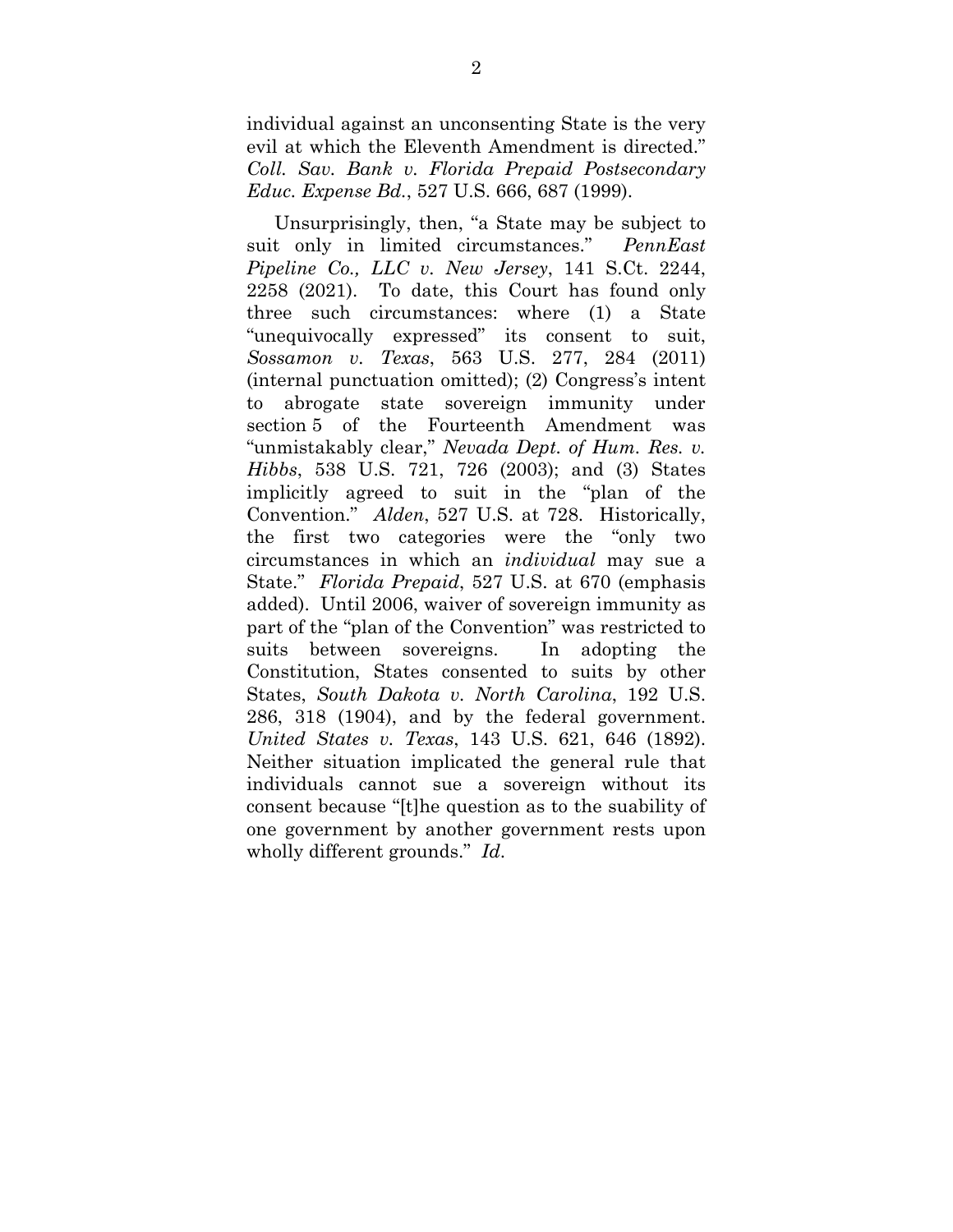More recently, though, this Court has recognized two additional situations where States consented to property-related suits by a narrow subset of individuals—bankruptcy trustees and eminent domain delegatees—as part of the plan of the Convention. Both contexts involve distinctive features that are inherently different from the Uniformed Services Employment and Reemployment Rights Act of 1994 ("USERRA"), which allows private individuals to sue States for monetary damages. In *Cent. Virginia Cmty. Coll. v. Katz*, "the Bankruptcy Clause's unique history, combined with the singular nature of bankruptcy courts' [*in rem*] jurisdiction," 546 U.S. 356, 369 n.9 (2006), gave rise to "bankruptcy exceptionalism." *Allen v. Cooper*, 140 S.Ct. 994, 1002 (2020). In *PennEast*, this Court concluded that delegatees could bring condemnation actions against States but only because the delegatees "exercis[e Congress's] federal eminent domain power." 141 S.Ct. at 2260. Given the unique nature and history of federal eminent domain power, delegatees stand in the shoes of the federal government, wielding the federal power on its behalf. *See id*. at 2263 ("Such condemnation actions do not offend state sovereignty, because the States consented at the founding to the exercise of the federal eminent domain power, whether by public officials or private delegatees.").

Petitioner now asserts that States, when agreeing to Congress's war powers in Article I, engaged in an expansive waiver of sovereign immunity. Given that this Court has repeatedly "held that 'Article I cannot be used to circumvent' the limits sovereign immunity 'place[s] upon federal jurisdiction,' " Petitioner seeks to recast his Article I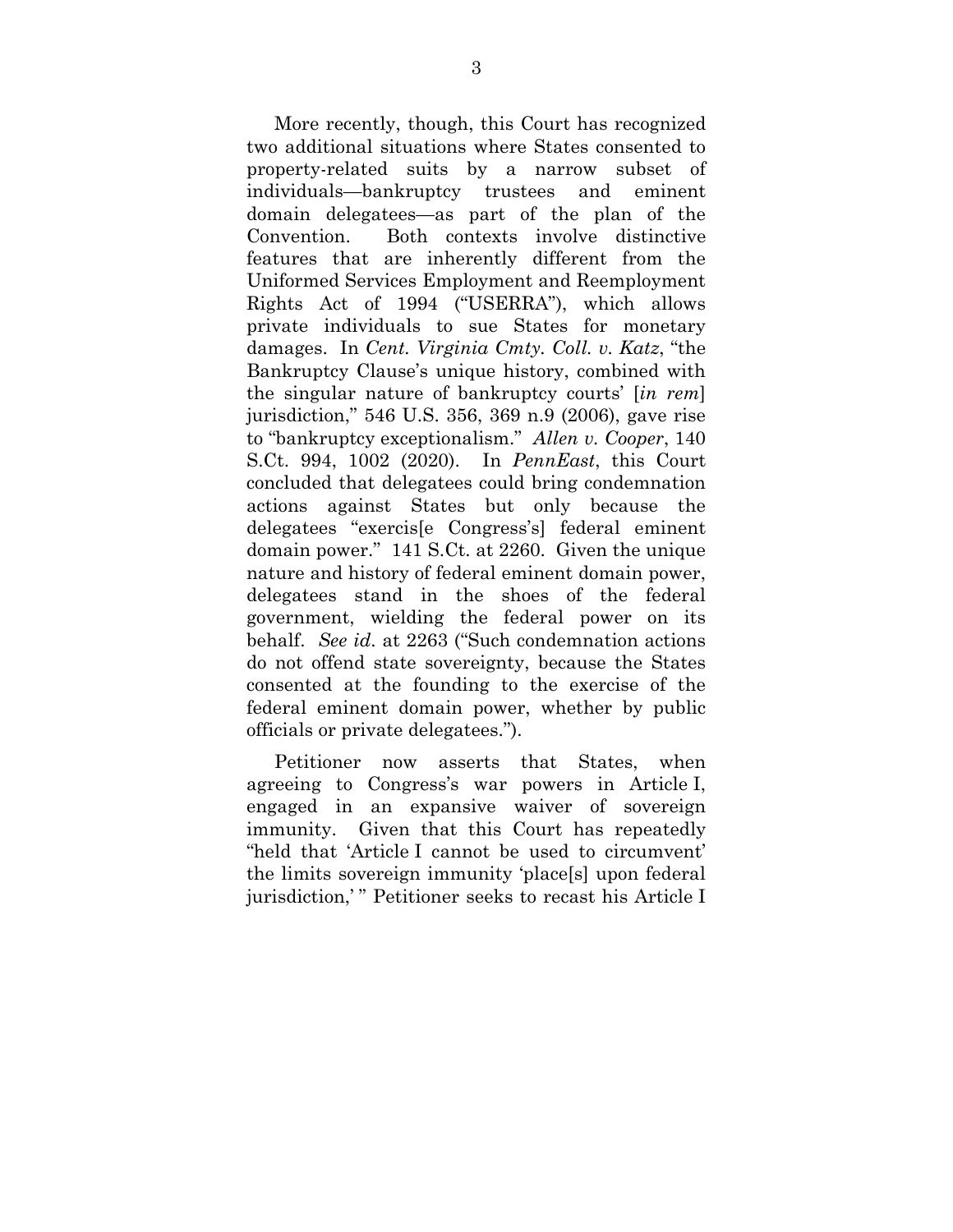claim as a plan-of-the-Convention waiver. *Allen*, 140 S.Ct. at 1002 (quoting *Seminole Tribe of Florida v. Florida*, 517 U.S. 44, 73 (1996)); *PennEast*, 141 S.Ct. at 2259 (confirming that "it is undoubtedly true under our precedents that—with the exception of the Bankruptcy Clause—'Article I cannot justify haling a State into federal court.' ") (citations omitted). Moreover, Petitioner conflates two distinct features of sovereignty—the authority to transfer broad powers to the federal government and the right to retain one's sovereign immunity. While States consented to Congress's having specific war powers, they did not relinquish their immunity from suit by individuals without their consent. Given the breadth of Congress's war powers, such a waiver would "eviscerate[]" the "States' inherent immunity from suit." *PennEast*, 141 S.Ct. at 2259.

#### **ARGUMENT**

### **I. State sovereign immunity inheres in the structure of the Constitution to protect the dual sovereign system, which, in turn, safeguards individual liberties.**

In "split[ting] the atom of sovereignty," *U.S. Term Limits, Inc. v. Thornton*, 514 U.S. 779, 838 (1995) (Kennedy, J., concurring), the Founders adopted a novel and perhaps counterintuitive idea—that two sovereigns better promote and protect the rights of the people, who are "the only proper objects of Government." Federalist No. 15, at 110 (Hamilton). Among other things, the separation of state and federal power:

assures a decentralized government that will be more sensitive to the diverse needs of a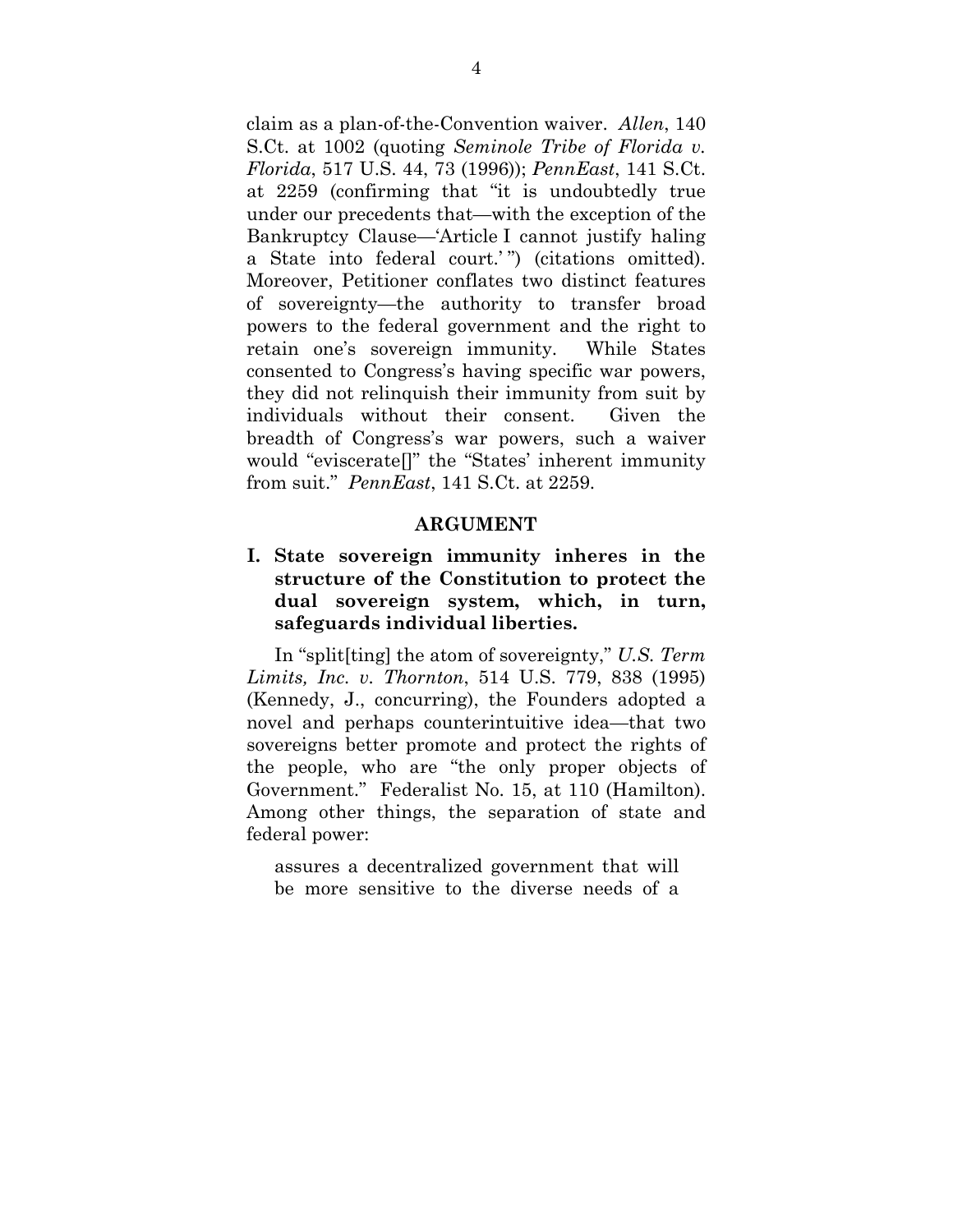heterogenous society; it increases opportunity for citizen involvement in democratic processes; it allows for more innovation and experimentation in government; and it makes government more responsive by putting the States in competition for a mobile citizenry.

*Gregory v. Ashcroft*, 501 U.S. 452, 458 (1991). The vertical separation of powers also preserves the "double security" for rights about which the Founders were so concerned: "The 'constitutionally mandated balance of power' between the States and the federal Government was adopted … to ensure the protection of 'our fundamental liberties.' " *Atascadero State Hosp. v. Scanlon*, 473 U.S. 234, 242 (1985) (citation omitted). Having two sovereigns "reduce[s] the risk of tyranny and abuse from either front." *Gregory*, 501 U.S. at 458.

For the federalist system to work, then, there must be "a proper balance between the States and the Federal Government." *Id*. at 459. The dual governments can serve "as mutual restraints only if both are credible," *i.e.*, only if each retains a robust sovereignty. *Id*. Accordingly, "the States entered the federal system with their sovereignty intact." *Blatchford*, 501 U.S. at 779. "Although the States surrendered many of their powers to the new Federal Government, they retained a 'residuary and inviolable sovereignty.' " *Printz v. United States*, 521 U.S. 898, 918-19 (1997) (citation omitted).

While the Supremacy Clause provides the federal government with "a decided advantage in this delicate balance," *Gregory*, 501 U.S. at 460, "the Framers rejected the concept of a central government that would act upon and through the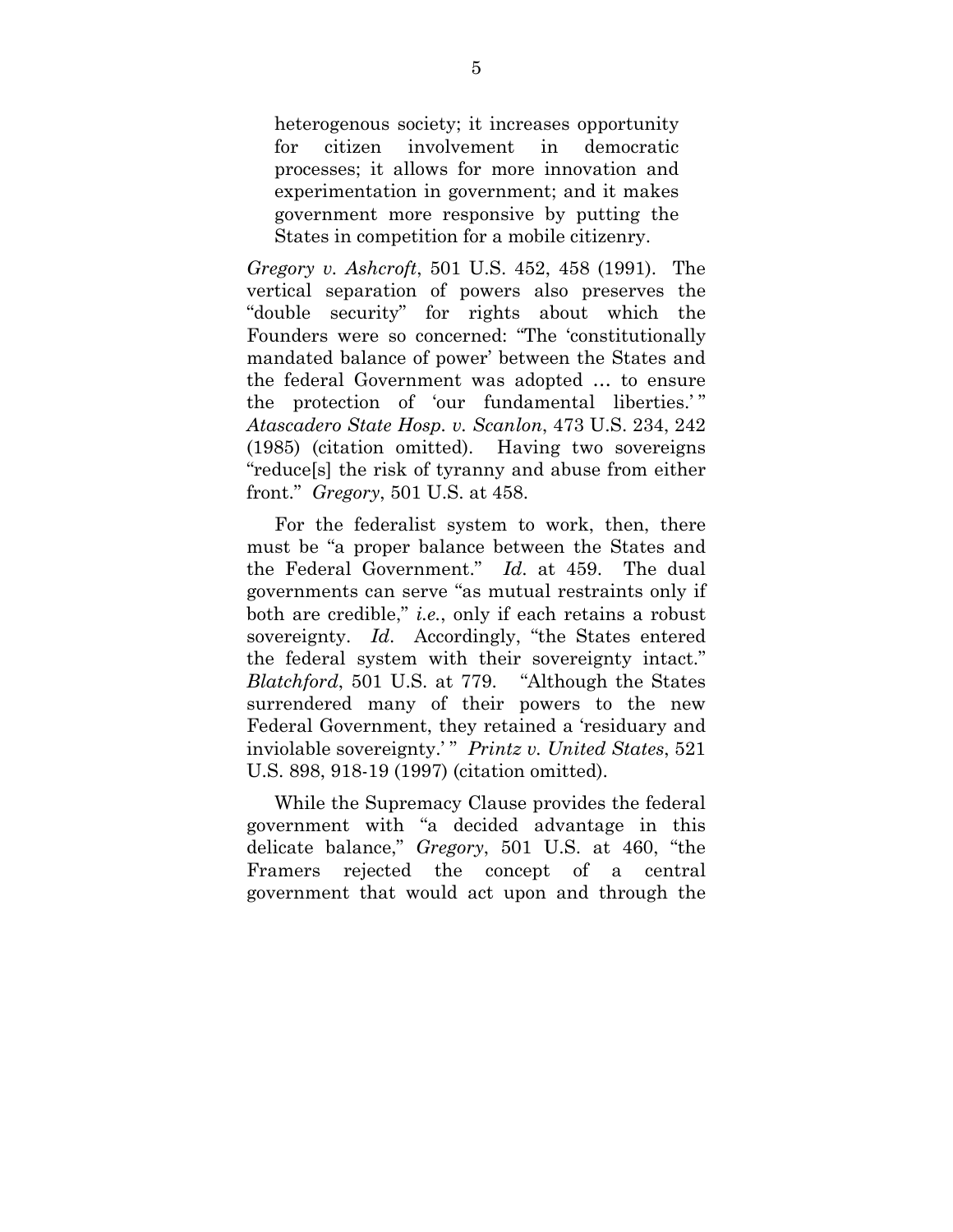States, and instead designed a system in which the State and Federal Governments would exercise concurrent authority over the people." *Printz*, 521 U.S. at 919-20; *New York v. United States*, 505 U.S. 144, 166 (1993) ("[T]he Framers explicitly chose a Constitution that confers upon Congress the power to regulate individuals, not States."). As Madison expounded, "the local or municipal authorities form distinct and independent portions of the supremacy, no more subject, within their respective spheres, to the general authority than the general authority is subject to them, within its own sphere." Federalist No. 39, at 245; *Texas v. White*, 7 U.S. 700, 725 (1869) ("[T]he preservation of the States, and the maintenance of their governments, are as much within the design and care of the Constitution as the preservation of the Union and the maintenance of the National government. The Constitution, in all its provisions, looks to an indestructible Union, composed of indestructible States.").

Sovereign immunity is a hallmark of state sovereignty. In fact, its "central purpose is to 'accord the States the respect owed them as' joint sovereigns." *Fed. Mar. Comm'n v. South Carolina State Ports Auth.*, 535 U.S. 743, 765 (2002) (citation omitted). As a result, "[t]he suability of a state, without its consent, was a thing unknown to the law." *Hans*, 134 U.S. at 16. As Hamilton explained, "[i]t is inherent in the nature of sovereignty not to be amenable to the suit of an individual without its consent. This is the general sense and the general practice of mankind; and the exemption, as one of the attributes of sovereignty, is now enjoyed by the government of every State in the Union." Federalist No. 81, at 487; *In re Ayers*, 123 U.S. 443, 505 (1887)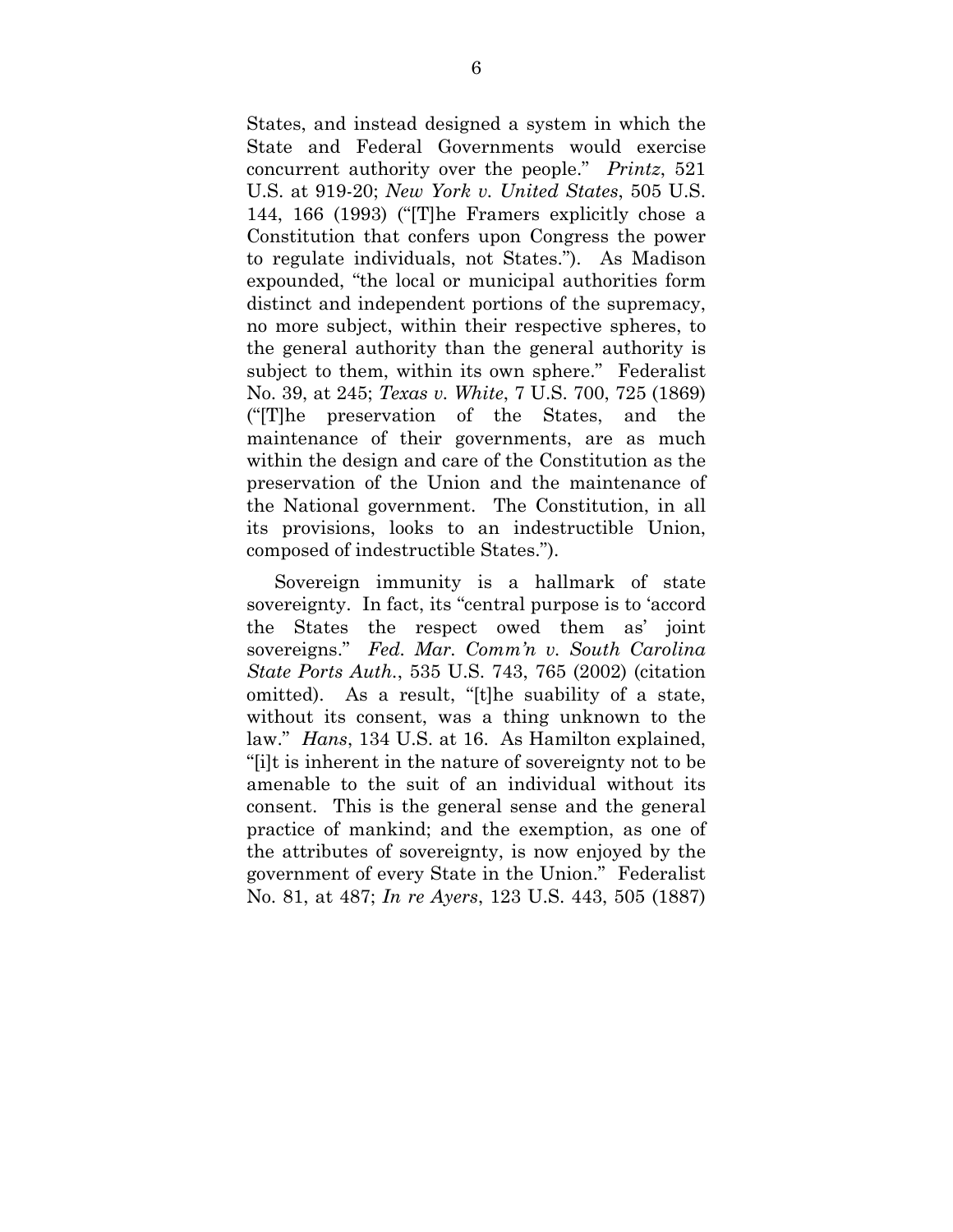("The very object and purpose of the eleventh amendment were to prevent the indignity of subjecting a State to the coercive process of judicial tribunals at the instance of private individuals.").

That individuals cannot sue States without their consent flows directly from the fact that States are sovereigns and that the federal government cannot act directly on or through the States. While Congress can waive *its* sovereign immunity as to individuals subject to its authority, Congress generally cannot waive the *States'* sovereign immunity against those same individuals. In particular, Congress cannot require a State's courts to hear a case against that State, *Alden*, 527 U.S. at 749 ("[T]he immunity of a sovereign in its own courts has always been understood to be within the sole control of the sovereign itself."), or directly compel States to do the central government's bidding: "A power to press a State's own courts into federal service to coerce the other branches of the State, furthermore, is the power first to turn the State against itself and ultimately to commandeer the entire political machinery of the State against its will and at the behest of individuals." *Id*.

Accordingly, sovereign immunity protects States from both federal overreach and control by individual litigants: "The reasons for this immunity … partake somewhat of dignity and decorum, somewhat of practical administration, somewhat of the political desirability of an impregnable legal citadel where government as distinct from its functionaries may operate undisturbed by the demands of litigants." *United States v. Shaw*, 309 U.S. 495, 501 (1940); 1 Records of the Federal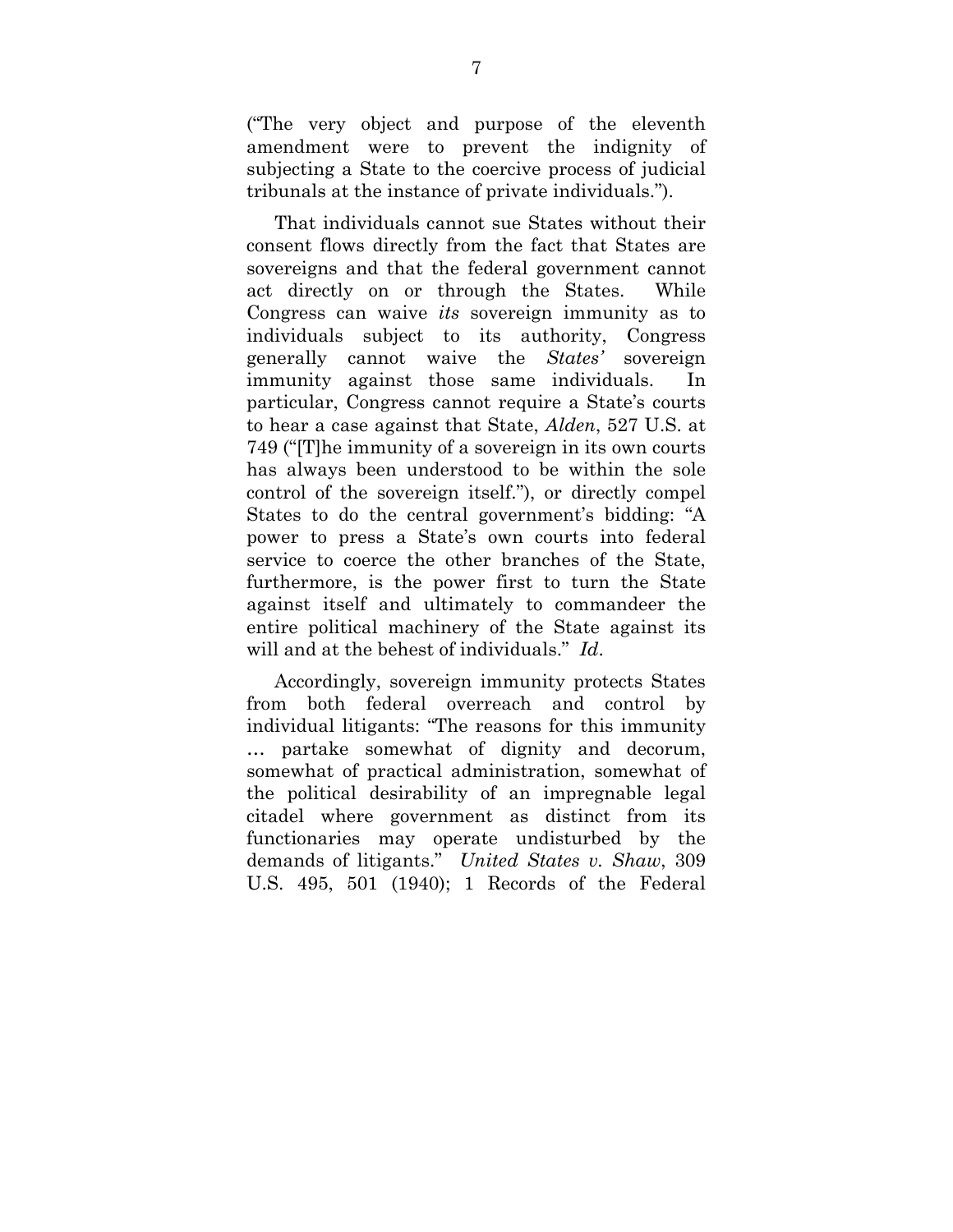Convention of 1787 at 9 (Farrand ed. 1911) (Madison) ("The practicability of making laws, with coercive sanctions, for the States as political bodies, had been exploded on all hands."); *New York*, 505 U.S. at 166 ("We have always understood that even where Congress has the authority under the Constitution to pass laws requiring or prohibiting certain acts, it lacks the power directly to compel the States to require or prohibit those acts."). Congress, therefore, generally cannot require state courts to hear cases involving contract or employment disputes between a State and individuals within its realm of sovereign action:

It is different with contracts between individuals and a state. In respect to these, by virtue of the eleventh amendment to the constitution, there being no remedy by a suit against the state, the contract is substantially without sanction, except that which arises out of the honor and good faith of the state itself, and these are not subject to coercion.

*In re Ayers*, 123 U.S. at 505; *Florida Prepaid*, 527 U.S. at 685. Hamilton made the same point at the founding:

[T]here is no color to pretend that the state governments would, by the adoption of that plan, be divested of the privilege of paying their own debts in their own way, free from every constraint but that which flows from the obligations of good faith. The contracts between a nation and individuals are only binding on the conscience of the sovereign, and have no pretension to a compulsive force.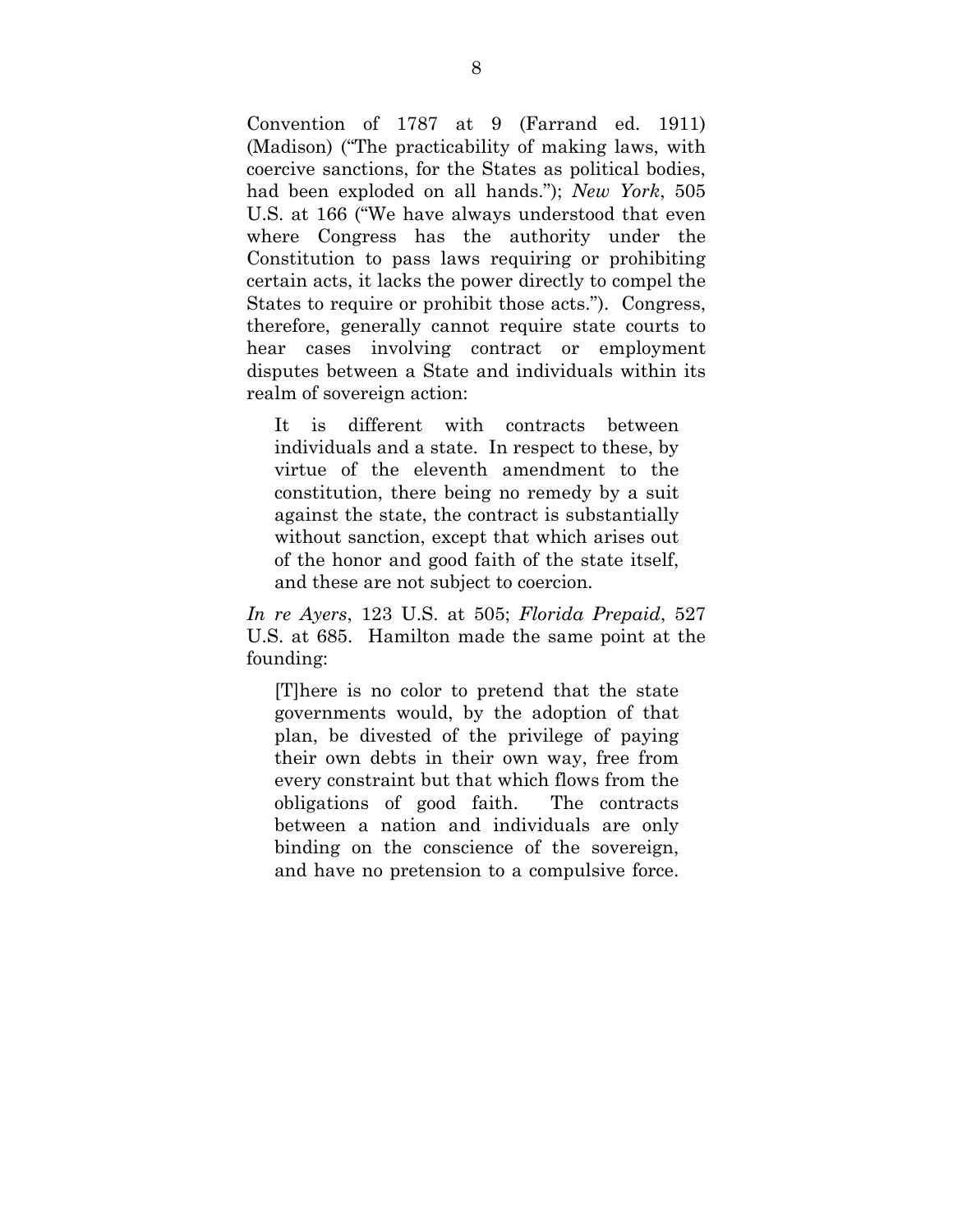They confer no right of action independent of the sovereign will.

Federalist No. 81, at 488. This is why "[t]he founding generation thought it 'neither becoming nor convenient that the several States of the Union, invested with that large residuum of sovereignty which had not been delegated to the United States, should be summoned as defendants to answer the complaints of private persons.'" *Alden*, 527 U.S. at 748 (citation omitted). To permit Congress to authorize individuals to sue States through its Article I powers would effect an end run around these foundational principles and "eviscerate[]" the "States' inherent immunity from suit." *PennEast*, 141 S.Ct. at 2259 (citation omitted).

This Court has identified only three exceptions to States' broad sovereign immunity—where States expressly consent to suit, Congress properly exercises its authority under section 5 of the Fourteenth Amendment, and States relinquish their sovereign immunity when adopting specific provisions of the Constitution. *Monaco v. Mississippi*, 292 U.S. 313, 322-23 (1934) ("There is also the postulate that States of the Union, still possessing attributes of sovereignty, shall be immune from suits, without their consent, save where there has been 'a surrender of this immunity in the plan of the convention.' ") (citation omitted).

The first two exceptions have no application here. Texas neither consented to Petitioner's suit nor waived its sovereign immunity under USERRA generally. Furthermore, Congress passed USERRA pursuant to its Article I war powers, not section 5 of the Fourteenth Amendment. Thus, Petitioner is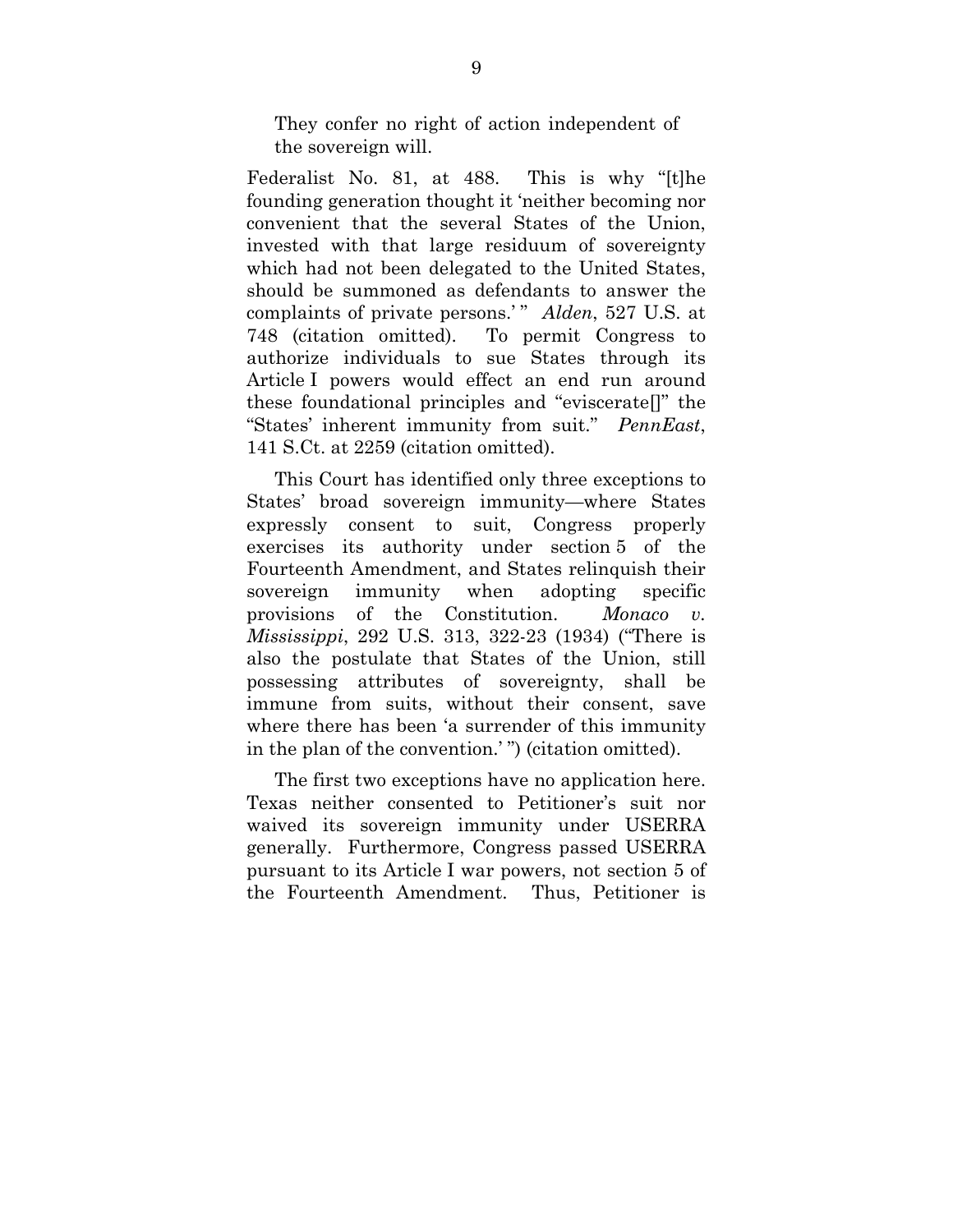relegated to arguing for a plan-of-the-Convention waiver regarding Congress's war powers.

Prior to *Katz*, this Court had recognized only two situations where States relinquished their sovereign immunity at the founding—(1) suits between States and (2) suits between the United States and a State. *See United States v. Minnesota*, 270 U.S. 181, 195 (1926) ("[T]he immunity of the state is subject to the constitutional qualification that she may be sued in this Court by the United States[ and] a sister state…."). Because both situations involve relations between sovereigns, neither violates the general rule that an individual cannot sue a State without its consent; rather, a surrender of sovereign immunity between dual sovereigns was deemed necessary for the Nation to function properly and to avoid the problems that rendered the Articles of Confederation ineffective.

The Founders recognized that disagreements between and among States would arise. *See* Federalist No. 80, at 477 (Hamilton) ("[T]here are many other sources, besides interfering claims of boundary, from which bickerings and animosities may spring up among the members of the Union."). It was, therefore, an "essential principle of the constitutional plan" to "provide[] means for the judicial settlement of controversies between States of the Union, a principle which necessarily operates regardless of the consent of the defendant State." *Monaco*, 292 U.S. at 328; *Rhode Island v. Massachusetts*, 37 U.S. 657, 721 (1838) ("The states waived their exemption from judicial power as sovereigns by original and inherent right, by their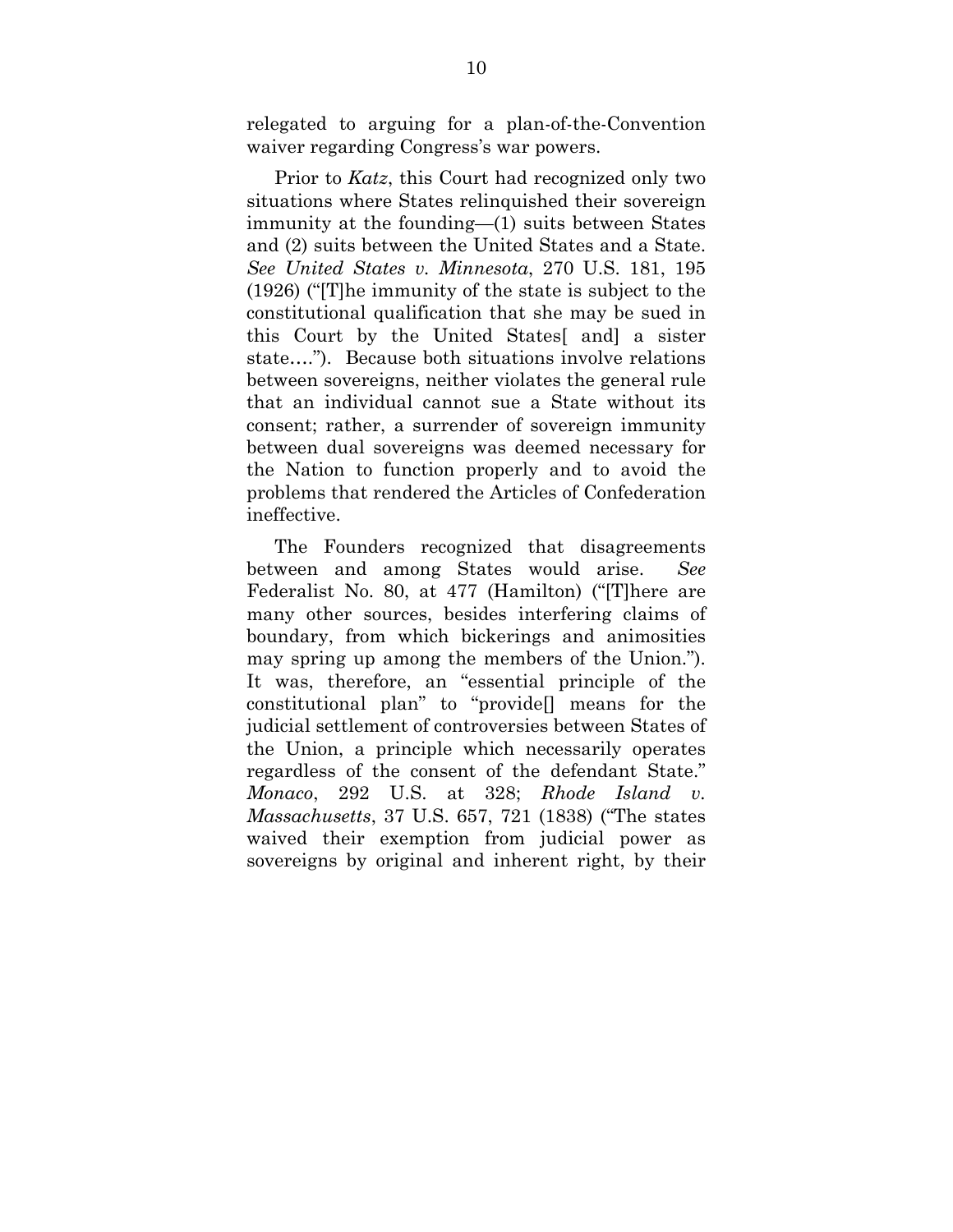own grant of its exercise over themselves in such cases.").

The same necessity—preserving the Union—also required States to relinquish their sovereign immunity as to "a suit by the United States against a State, albeit without the consent of the latter." *Monaco*, 292 U.S. at 329; *id*. ("Without such a[n implied consent] provision, … 'the permanence of the Union might be endangered.' "). This Court could not "assume that the framers of the constitution … intended to exempt a state altogether from suit by the general government. They could not have overlooked the possibility that controversies capable of judicial solution might arise between the United States and some of the states, and that the permanence of the Union might be endangered if to some tribunal was not intrusted the power to determine them according to the recognized principles of law." *Texas*, 143 U.S. at 644-45.

As *Hans* acknowledged, though, the relationship between sister sovereigns contrasts starkly with the relationship between a particular sovereign and the individuals subject to its power. Because States are sovereigns, this Court's "sovereign immunity precedents establish that suits against nonconsenting States are not 'properly susceptible of litigation in courts,' and as a result, that '[t]he "entire judicial power granted by the Constitution" does not embrace authority to entertain such suits in the absence of the State's consent.' " *Alden*, 527 U.S. at 754 (citations omitted).

This general prohibition on suits against States preserves public treasuries and respects the dignity of States qua sovereigns. For the Framers, private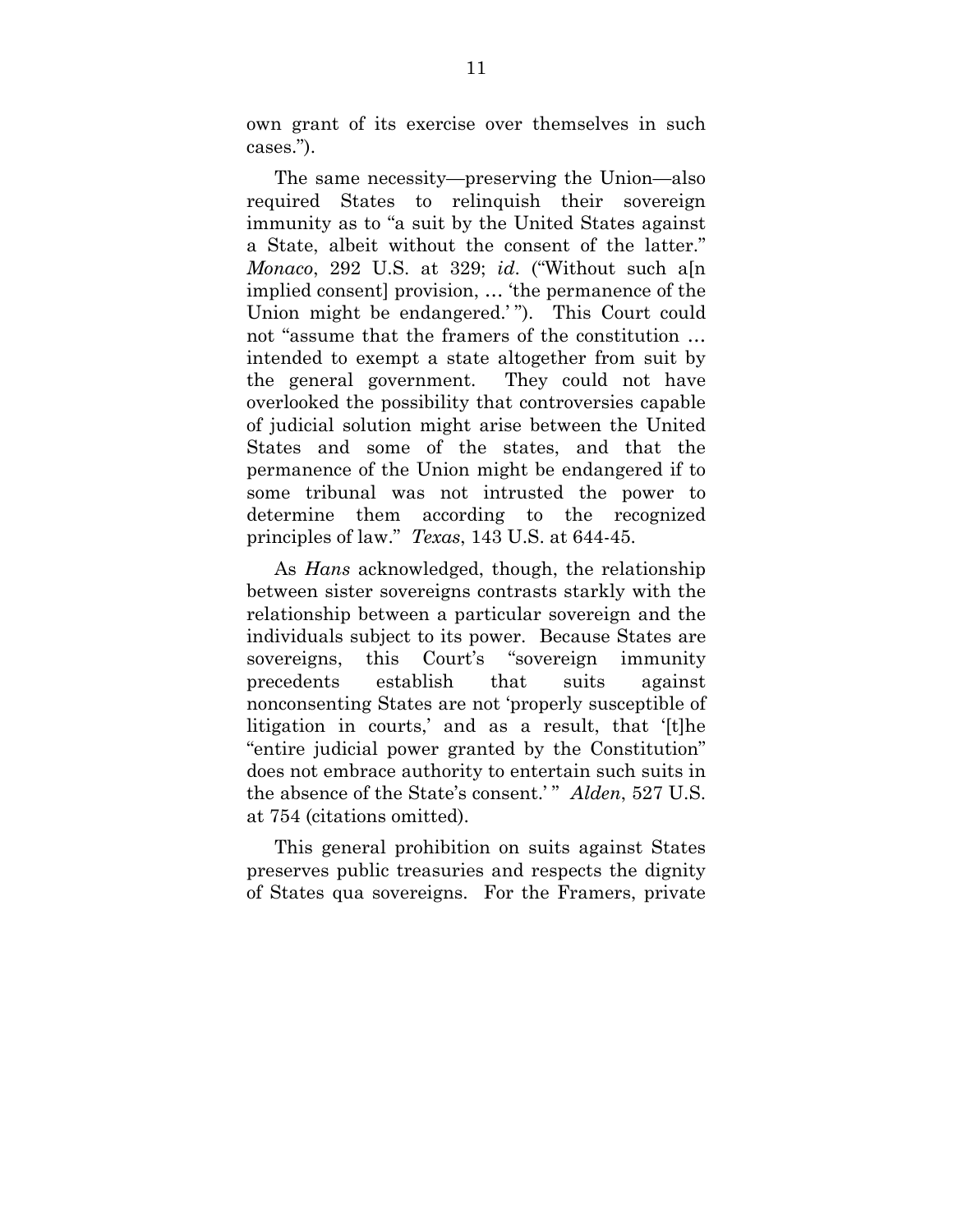actions against States were neither necessary to preserve the peace and stability of the Nation nor consistent with state sovereignty. While individuals have the right to vote for elected state officials and lobby for policy changes, they have no right to control state decisionmaking through coercive suits: "When the States' immunity from private suit is disregarded, 'the course of their public policy and the administration of their public affairs' may become 'subject to and controlled by mandates of judicial tribunals without their consent, and in favor of individual interests.'" Alden, 527 U.S. at 750 (citation omitted); *Gregory*, 501 U.S. at 460 ("Through the structure of its government, and the character of those who exercise government authority, a State defines itself as a sovereign."). Permitting private individuals to sue nonconsenting States produces "the indignity of subjecting a State to the coercive process of judicial tribunals at the instance of private parties." *In re Ayers*, 123 U.S. at 505. This creates the dual threat of forcing "a State [to] defend or default" and to "face the prospect of being thrust, by federal fiat and against its will, into the disfavored status of a debtor, subject to the power of private citizens to levy on its treasury or perhaps even government buildings or property which the State administers on the public's behalf." *Alden*, 527 U.S. at 749; *Id*. at 750 ("It is indisputable that, at the time of the founding, many of the Sates could have been forced into insolvency but for their immunity from private suits for money damages."). Thus, any exception to the general rule of state sovereign immunity imposes "substantial costs to the autonomy, the decisionmaking ability, and the sovereign capacity of the States," *id*., which is why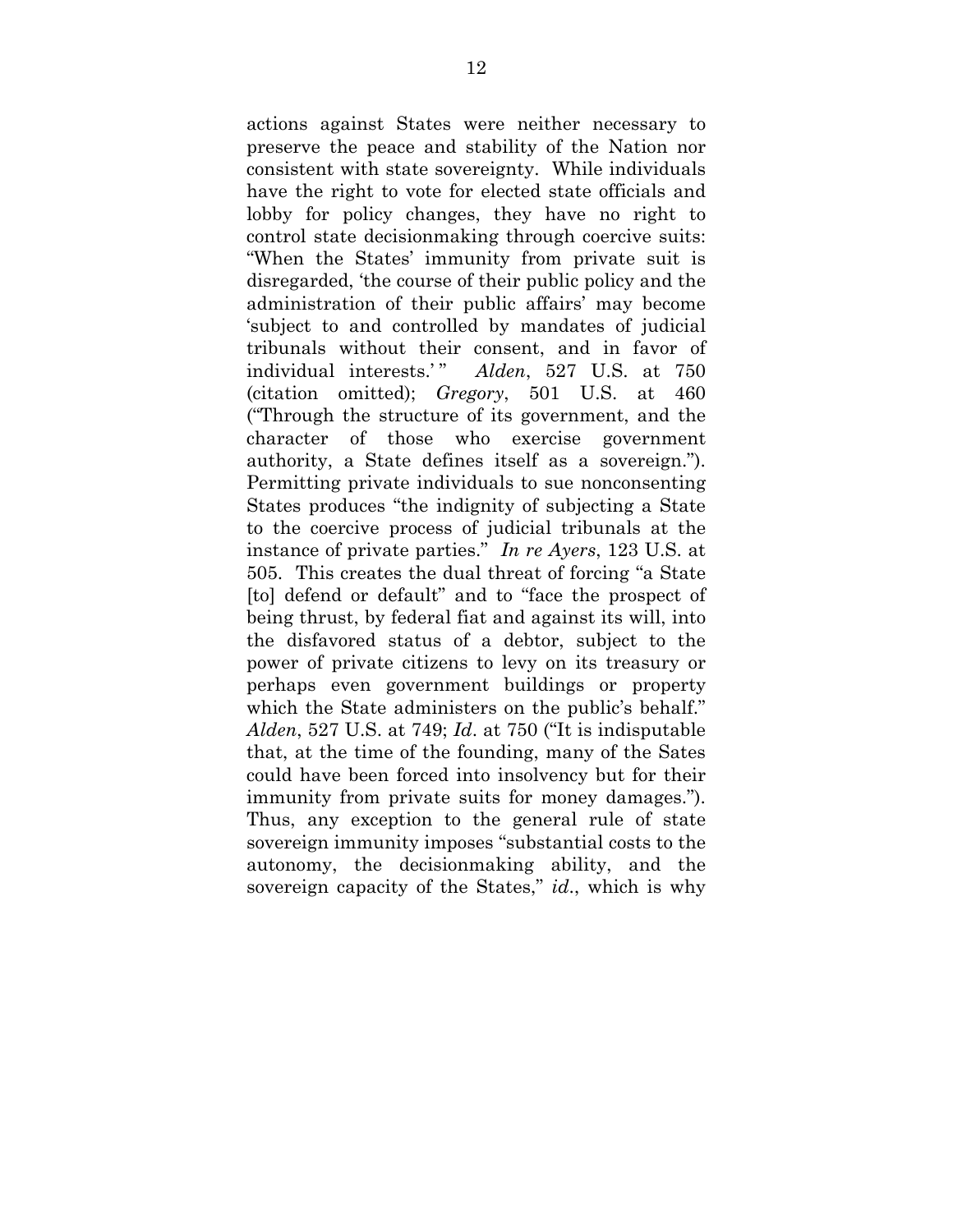this Court has found only two limited situations where States consented to plan-of-the-Convention waivers related to private actions.

**II. Neither** *Katz* **nor** *PennEast* **supports a planof-the-Convention waiver as to Congress's war powers, which, if granted, would have enabled the federal government to undermine state sovereignty.** 

To date, this Court has concluded that States engaged in plan-of-the-Convention waivers as to only two powers (bankruptcy and eminent domain) and then only in favor of two narrow categories of individuals (bankruptcy trustees and eminent domain delegatees), who cannot seek monetary damages from States. Petitioner now seeks recognition of a third waiver concerning an array of war powers that runs in favor of a broad class of individuals (military personnel and veterans), who may hale States into state courts to recover monetary damages. *Allen* and *PennEast* confirm that, other than the Bankruptcy Clause, no other Article I powers qualify for a plan-of-the-Convention waiver. Congress's distinct war powers lack any of the unique features that this Court considered dispositive in *Katz* and *PennEast*. Moreover, given the potentially sweeping scope of Congress's war powers, finding such a waiver here would throw open the public fisc to individual suits, jeopardizing both the States' treasuries and their sovereignty.

**A.** *Katz* **and** *PennEast* **identify two narrow classes of individuals, who can sue States in certain bankruptcy and condemnation**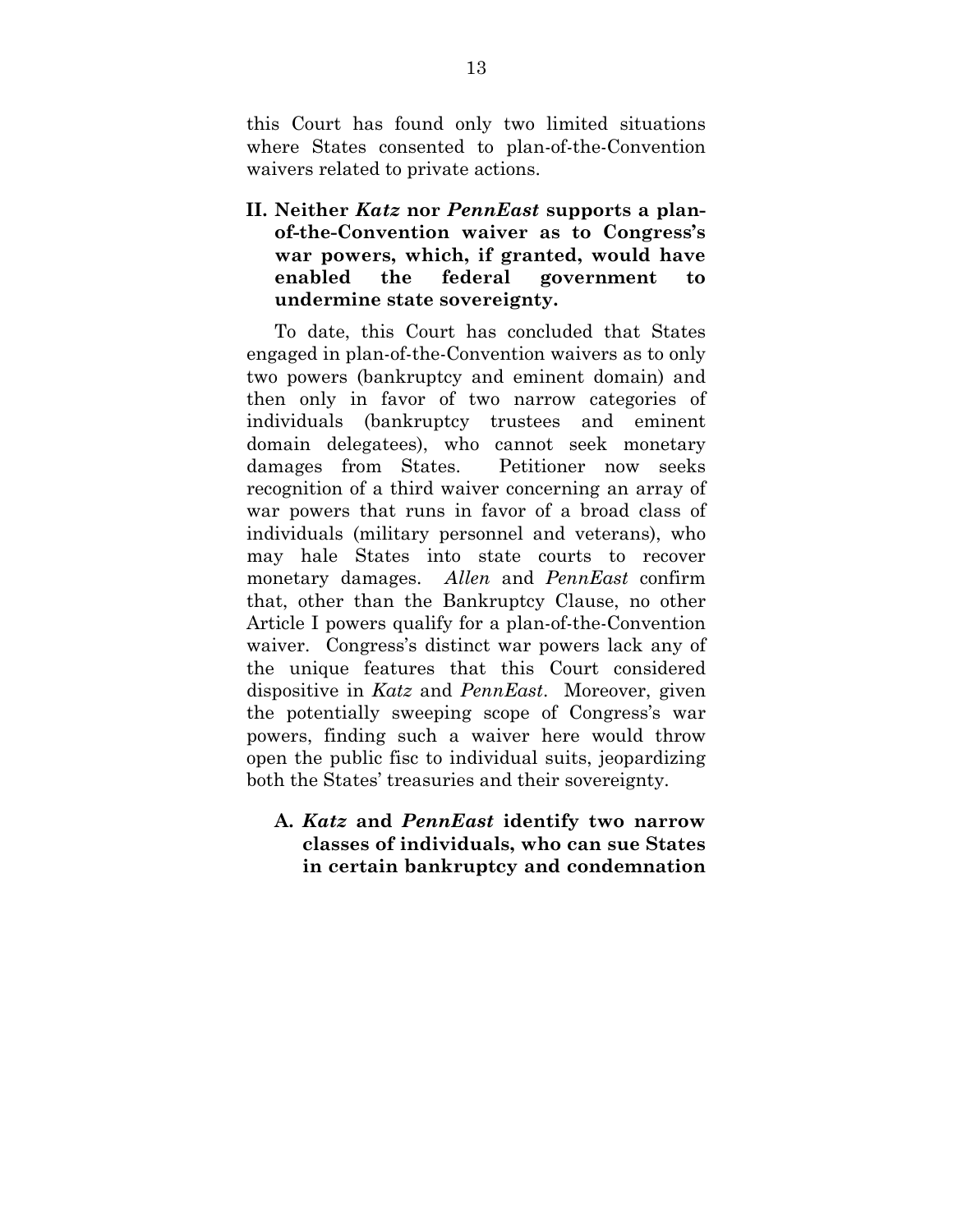### **actions, based on unique features that Congress's war powers do not share.**

*Katz* marked the first time this Court determined that States waived their sovereign immunity from suit by certain individuals as part of the plan of the Convention. The *sui generis* nature and history of bankruptcy supported a departure from the default rule in favor of specific persons—bankruptcy trustees—in particular bankruptcy proceedings: "Indeed, the Bankruptcy Clause's unique history, combined with the singular nature of bankruptcy courts' [*in rem*] jurisdiction … have persuaded us that the ratification of the Bankruptcy Clause does represent a surrender by the States of their sovereign immunity in certain federal proceedings." *Katz*, 546 U.S. at 369 n.9.

This Court emphasized the "singular nature" of bankruptcy jurisdiction. *Id*. Under the Bankruptcy Clause, Congress may establish "uniform Laws on the subject of Bankruptcies throughout the United States." U.S. Const., Art. I, § 8, cl. 4. A bankruptcy court's jurisdiction is "principally *in rem*," *id*., being "premised on the debtor and his estate, and not on the creditors," whether States, individuals, or other entities. *Hood*, 541 U.S. at 447; *Gardner*, 329 U.S. at 574 ("The whole process of proof, allowance, and distribution is, shortly speaking, an adjudication of interests claimed in a *res*."). And its jurisdiction "over a debtor's property, wherever located, and over the estate" is "exclusive," enabling the court to resolve " 'all claims that anyone, whether named in the action or not, has to the property or thing in question. The proceeding is "one against the world." " Tennessee Student Assistance Corp. v.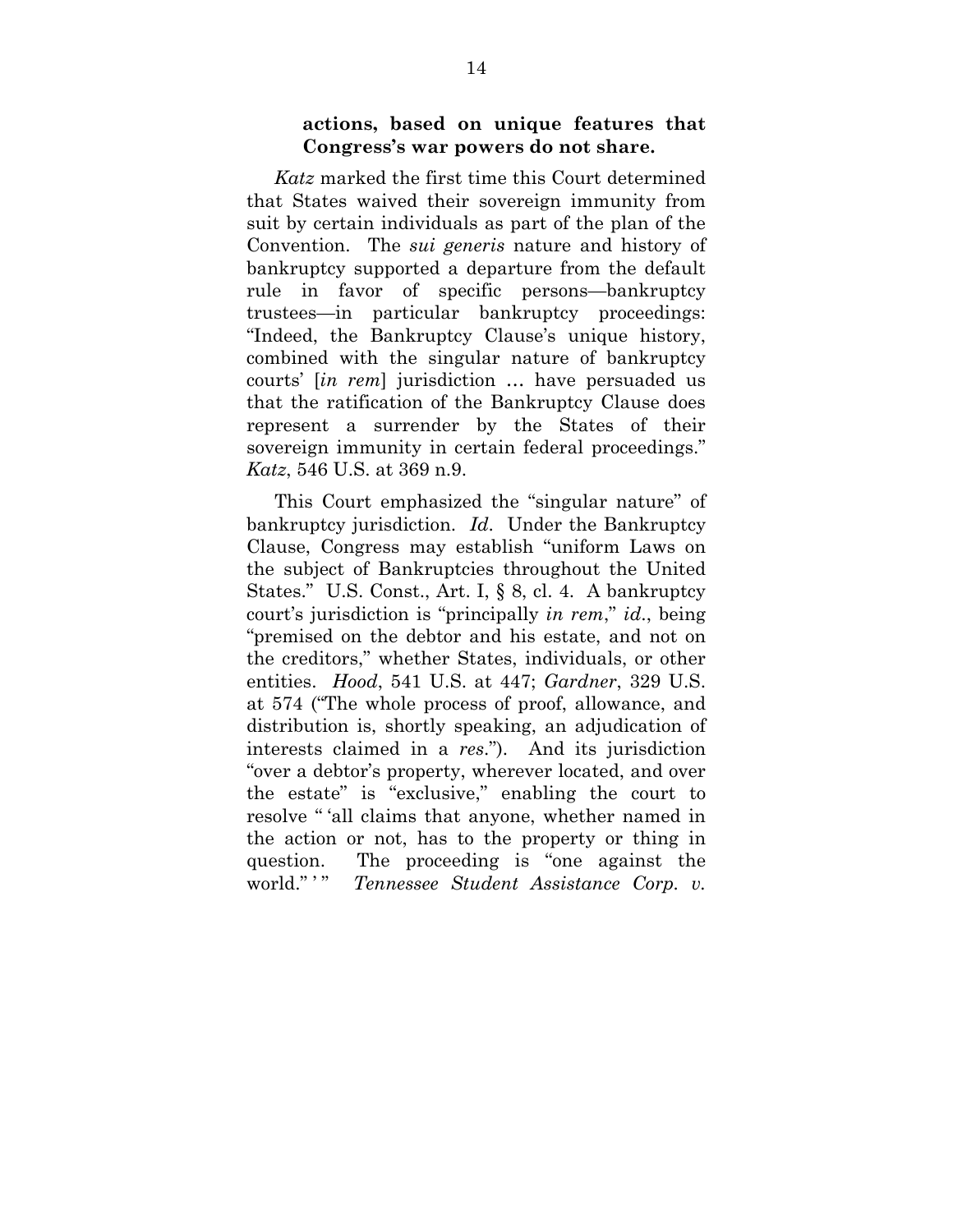*Hood*, 541 U.S. 440, 447-48 (2004) (citation omitted). A bankruptcy discharge affords debtors a "fresh start" by binding all creditors, including States.

Because bankruptcy jurisdiction is predicated on the debtor's estate, "it does not implicate States' sovereignty to nearly the same degree as other kinds of jurisdiction." *Katz*, 546 U.S. at 362. States are treated like all other creditors. If a State wants to participate in the debtor's assets, it must file a proof of claim and submit to the bankruptcy court's jurisdiction. *See Gardner*, 329 U.S. at 574 ("When the State becomes the actor and files a claim against the fund it waives any immunity which it otherwise might have had respecting the adjudication of the claim."). In this way, a bankruptcy action differs markedly from "an adversary proceeding against a state[, which] depends on court jurisdiction over the state" instead of "jurisdiction over debtors and their estates." *Maryland v. Antonelli Creditors' Liquidating Tr.*, 123 F.3d 777, 787 (4th Cir. 1997). As a creditor, "[t]he State is seeking from the debtor. No judgment is sought against the State." *Gardner*, 329 U.S. at 574. In its capacity as a creditor, "bankruptcy law modifies the state's collection rights with respect to its claims against the debtor," but at the same time benefits the State by "afford[ing] the state an opportunity to share in the collective recovery." *Texas v. Walker*, 142 F.3d 813, 822 (5th Cir. 1998).

Of course, a State need not submit a proof of claim and, therefore, can avoid a bankruptcy court's jurisdiction altogether: "a nonparticipating creditor cannot be subjected to personal liability." *Hood*, 541 U.S. at 448. The State simply loses its ability to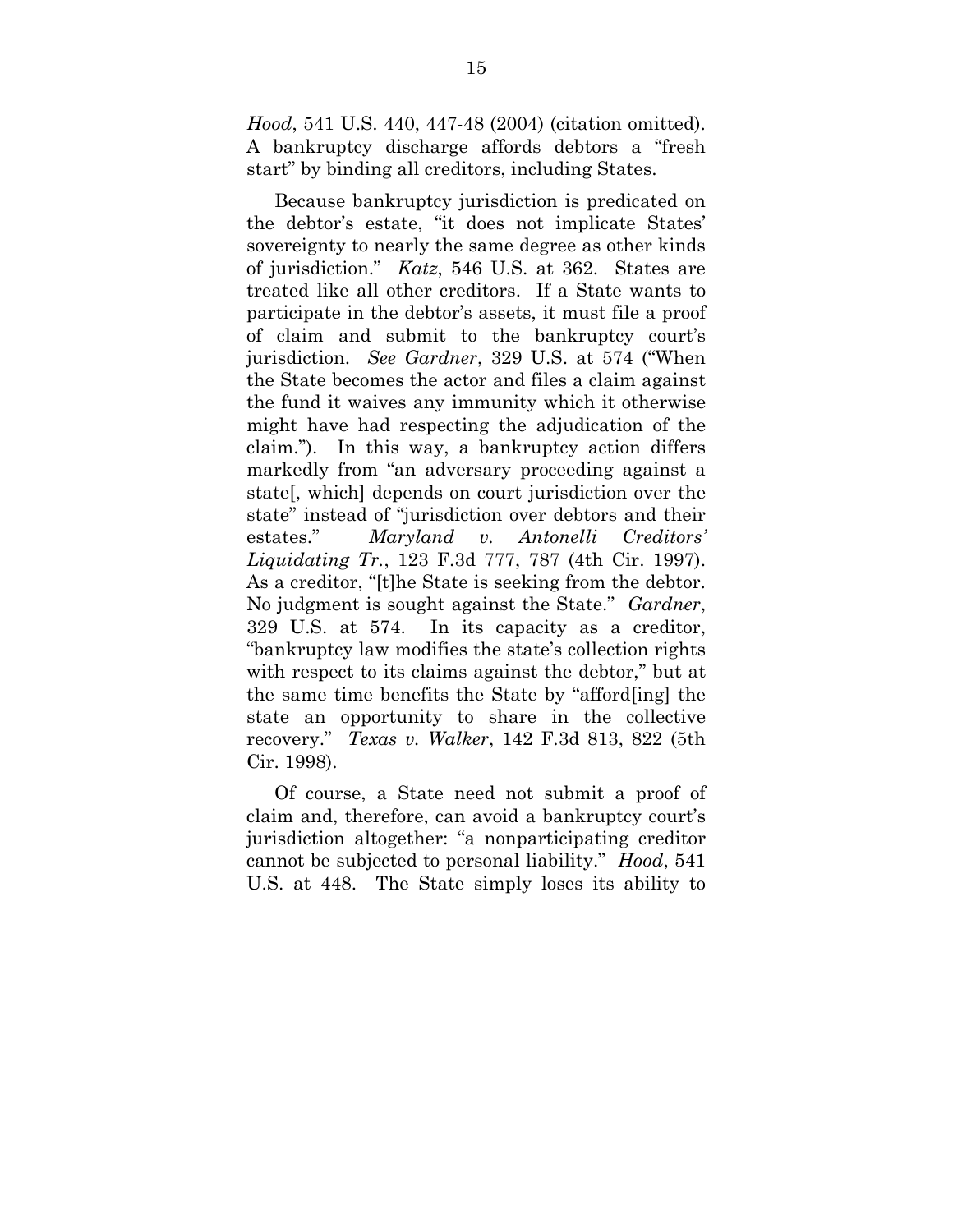collect on unsecured loans once the debts are discharged because all creditors "are bound by a bankruptcy court's discharge order." *Id*.

The Bankruptcy Clause also authorizes Congress to pass "laws providing, *in certain limited respects*, for more than simple adjudications of rights in the res." *Katz*, 546 U.S. at 370 (emphasis added). Bankruptcy courts may "issue ancillary orders enforcing [their] *in rem* adjudications." *Id*.; *Wright v. Union Cent. Life Ins. Co.*, 304 U.S. 502, 513-14 (1938) (taking "bankruptcy" to include the "subject of the relations between an insolvent or nonpaying or fraudulent debtor and his creditors, extending to his and their relief"). For example, as *Katz* noted, if a trustee seeks recovery of property as a voidable preference, a bankruptcy court's order requiring transfer of that property would be "ancillary to and in furtherance of the court's *in rem* jurisdiction" even though it "might itself involve *in personam* process." 546 U.S. at 372. In agreeing to the Bankruptcy Clause, States "authorize[d] courts to avoid preferential transfers and to recover the transferred property," *id*., and generally "to subordinate state sovereignty, albeit within a limited sphere." *Id*. at 377.

The critical point for present purposes is this Court's repeated recognition in *Katz* that "[t]he scope of this consent was *limited*." *Id*. at 378 (emphasis added). States relinquished their sovereign immunity only insofar as such waiver was "necessary to effectuate the *in rem* jurisdiction of the bankruptcy courts," which jurisdiction infringed state sovereignty to a much lesser degree than private suits that force States into "the disfavored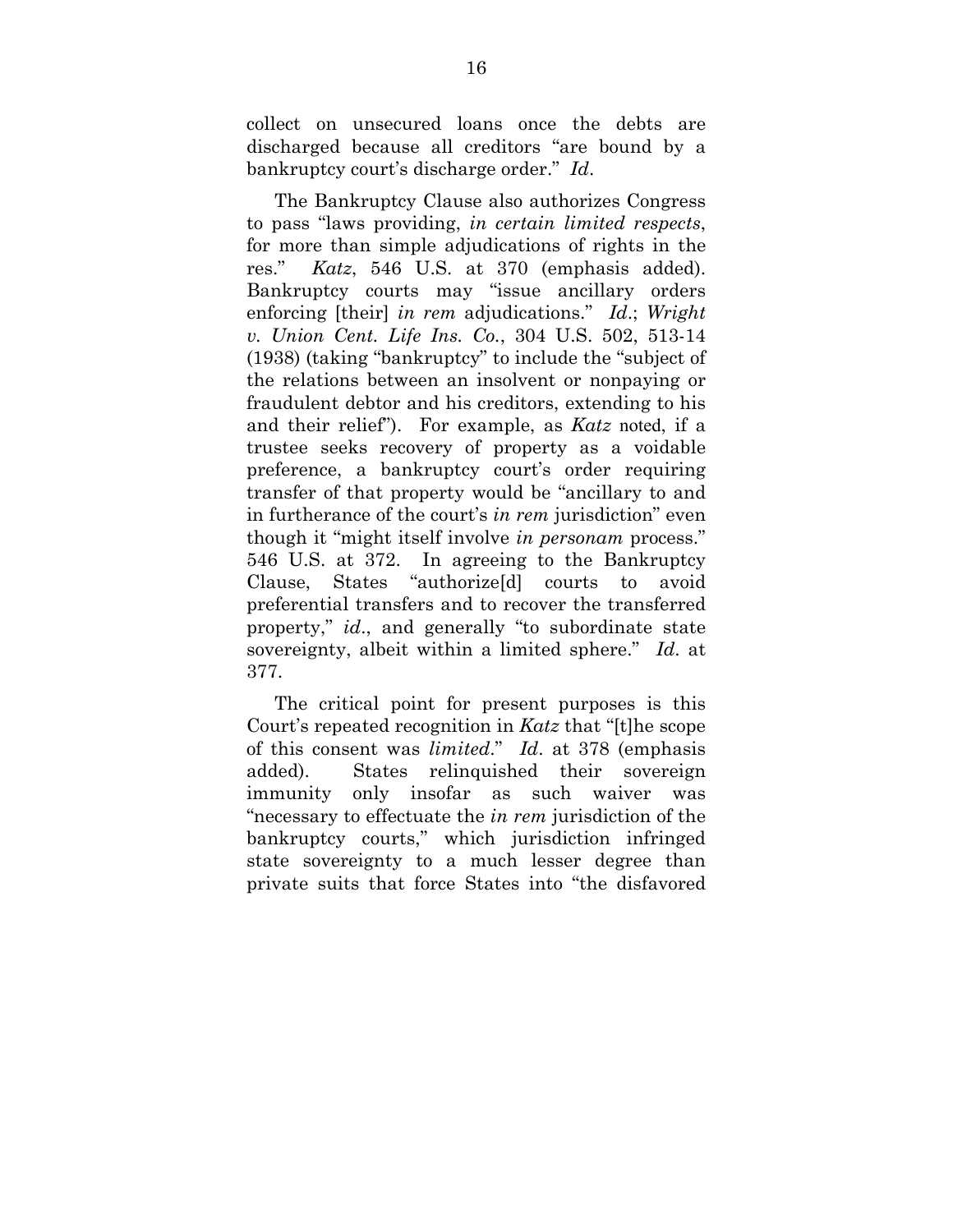status of a debtor, subject to the power of private citizens to levy on its treasury." *Alden*, 527 U.S. at 749; *Cooper v. Reynolds*, 77 U.S. 308, 318 (1870) (explaining how in "a proceeding *in rem* … [t]he judgment of the court … has no effect beyond the property attached in the suit"); *Hood*, 541 U.S. at 450 ("A debtor does not seek monetary damages or any affirmative relief from a State by seeking to discharge a debt; nor does he subject an unwilling State to a coercive judicial process. He seeks only a discharge of his debts.").

Things are different, though, if the bankruptcy court renders judgment against a State's property or treasury. In that situation, sovereign immunity *is* infringed because "[a] suit for payment of funds from the Treasury is quite different from a suit for the return of tangible property in which the debtor retained ownership." *Id*. at 39; *United States v. Nordic Vill., Inc.*, 503 U.S. 30, 38 (1992) (noting that this Court has "never applied an *in rem* exception to the sovereign-immunity bar against monetary recovery, and ha[s] suggested that no such exception exists"); *Hoffman v. Conn. Dept. of Income Maint.*, 492 U.S. 96, 102 (1989) (plurality opinion) (engaging in a sovereign immunity analysis where a bankruptcy court sought to issue a monetary judgment against a State that filed no proof of claim). When a trustee tries "to recover a sum of money, not 'particular dollars,'" from a State, the Bankruptcy Court is no longer exercising jurisdiction over the estate's property; the trustee is seeking recovery from the State's treasury, thereby triggering sovereign immunity protection. *Nordic Vill.*, 503 U.S. at 38 (quoting *Begier v. IRS*, 496 U.S. 53, 62 (1990)).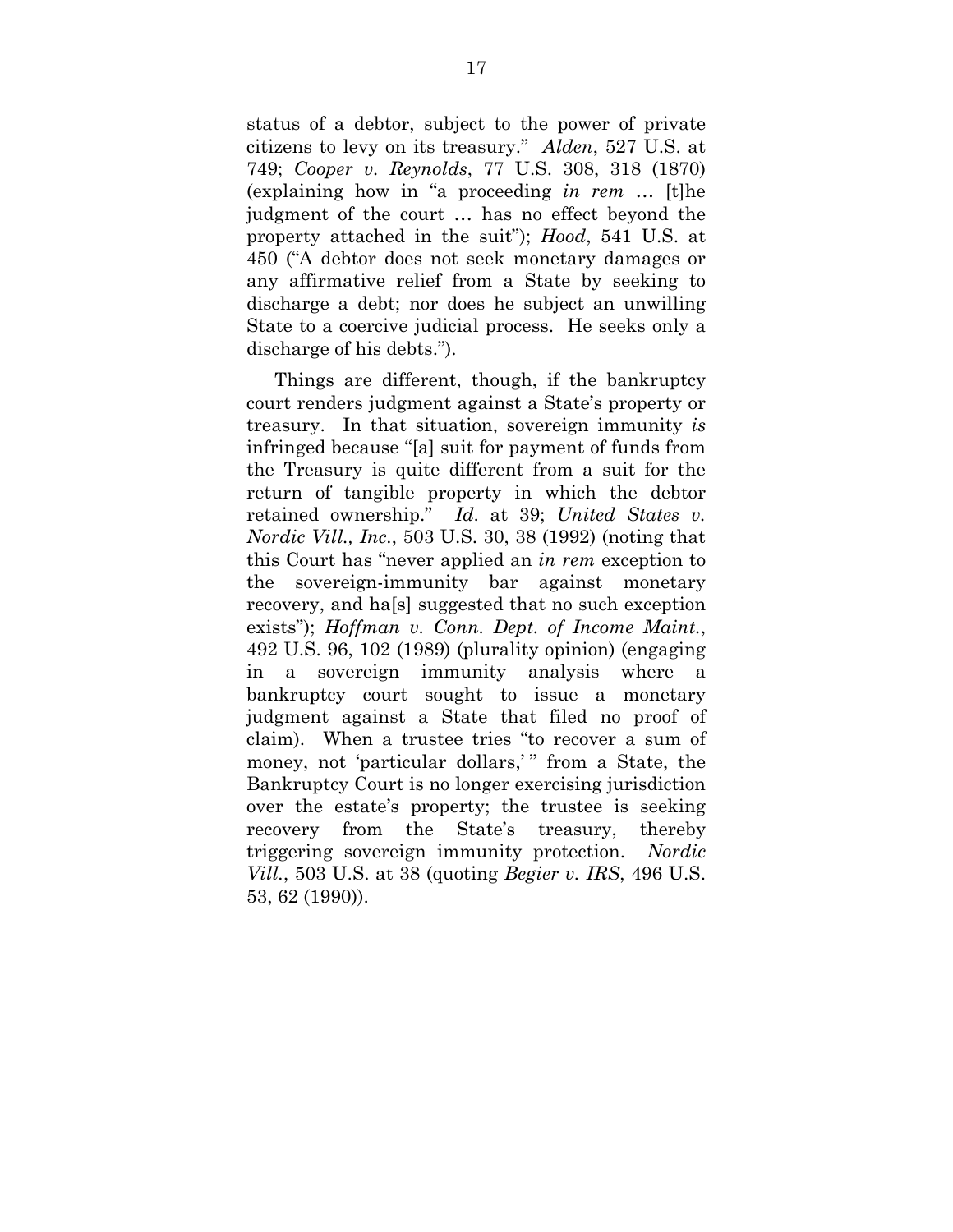*Katz* also highlighted the "intractable problems" and "injustice" created by allowing States to imprison "debtors who had been discharged (from prison and of their debts) in and by another State." 546 U.S. at 363. The independent sovereignty of the States exacerbated the problems because of their divergent systems for discharging debtors and debts, creating a "patchwork of insolvency and bankruptcy laws … peculiar to the American experience." *Id*. at 366. Unlike in England, where a single sovereign issued a single order protecting the debtor, American debtors faced multiple sovereigns—confronting subsequent insolvency proceedings (and imprisonments) without assets to satisfy States or creditors who had not participated in an initial state bankruptcy proceeding. *See Millar v. Hall*, 1 U.S. 229, 232 (Pa. 1788) ("[T]o permit the taking [of] his person here, would be to attempt to compel him to perform an impossibility, that is, to pay a debt after he has been deprived of every means of payment, an attempt which would, at least, amount to perpetual imprisonment, unless the benevolence of his friends should interfere to discharge [his] account."). These concerns led to the inclusion of the Bankruptcy Clause without much debate or discussion, showing the States' agreement as to the necessity of a uniform federal response. *Katz*, 546 U.S. at 369; *Gardner*, 329 U.S. at 574 (confirming that "a fundamental purpose of" Bankruptcy is to ensure "orderly and expeditious proceedings"). Congress, therefore, was given authority over the whole "subject of Bankruptcies," instead of "an amalgam of discrete segments." *Katz*, 546 U.S. at 370.

The contrast with the war powers is pronounced. First, and most obviously, the jurisdiction under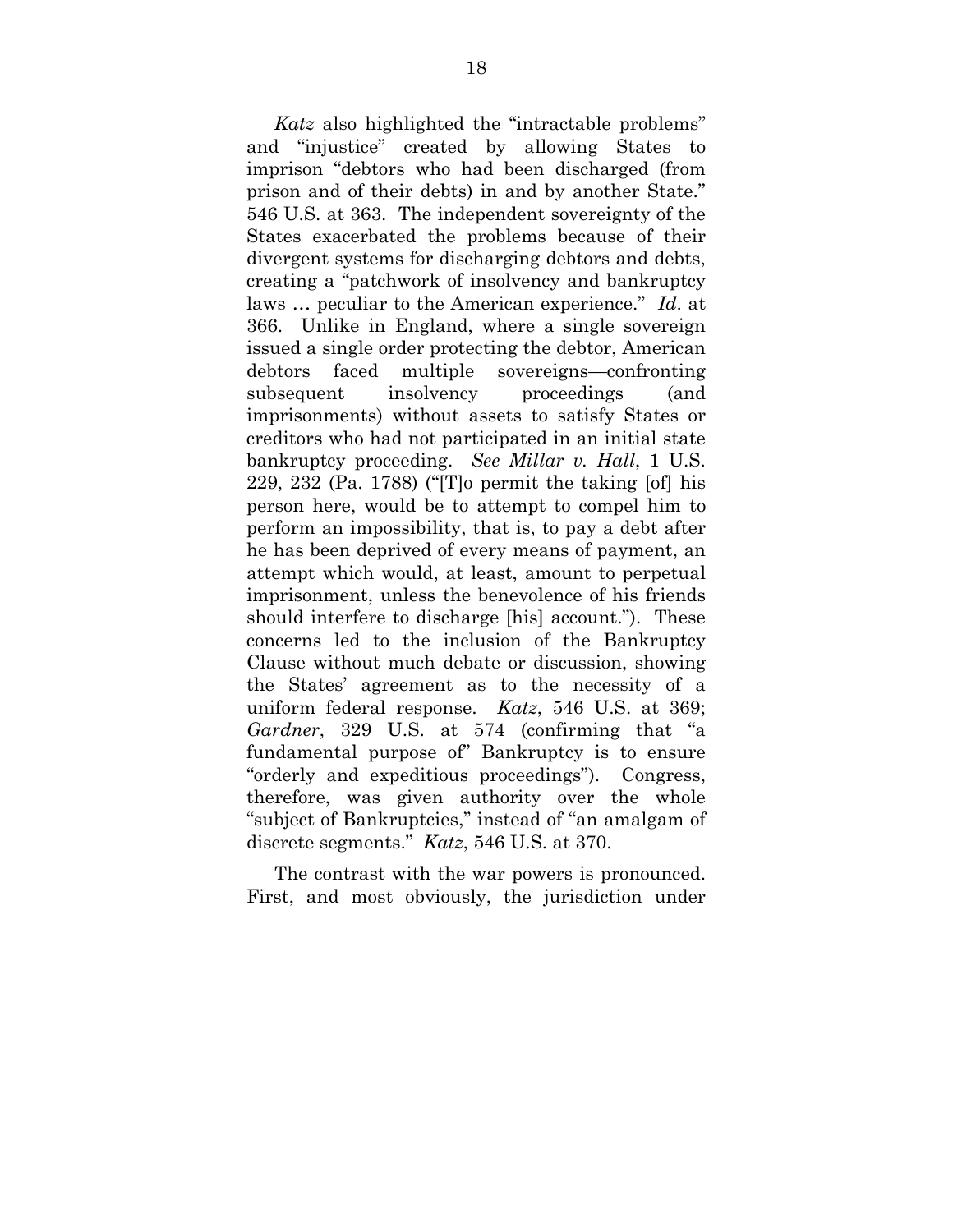USERRA is *in personam*, not *in rem*. Petitioner seeks to recover monetary damages from Texas; no *res* of an estate is at issue. Second, there never was a patchwork of state "war powers" that imposed multiple burdens on individuals, who then needed specialized federal courts to resolve competing state claims against them. The authority over external affairs transferred directly from England to the colonial government and then the federal government. *Curtiss-Wright*, 299 U.S. at 316. If a State ignored or interfered with Congress's war powers, the federal government could act directly against the offending State to protect national interests. There was no need at the founding—nor is there a need today—for individuals to bring *in personam* actions against States to recover for alleged statutory injuries. Third, the war powers do not comprise a "unitary concept;" they are an amalgam of eight clauses in Article I, § 8 coupled with the express and inherent power vested in the executive branch. Consistent with the Framers' desire to diffuse power to better protect individual liberties, the war powers were separated between Congress and the President, while States retained their sovereign immunity to protect against federal overreach.

Drawing on *Katz*, Petitioner contends that, because Article I imbues Congress with so much power related to war and the military, States must have waived their sovereign immunity as part of the plan of the Convention regarding Congress's exercise of that power. This claim conflates two distinct facets of sovereignty: "the authority of a sovereign to enact legislation regulating its own citizens, and sovereign immunity against suit by private citizens."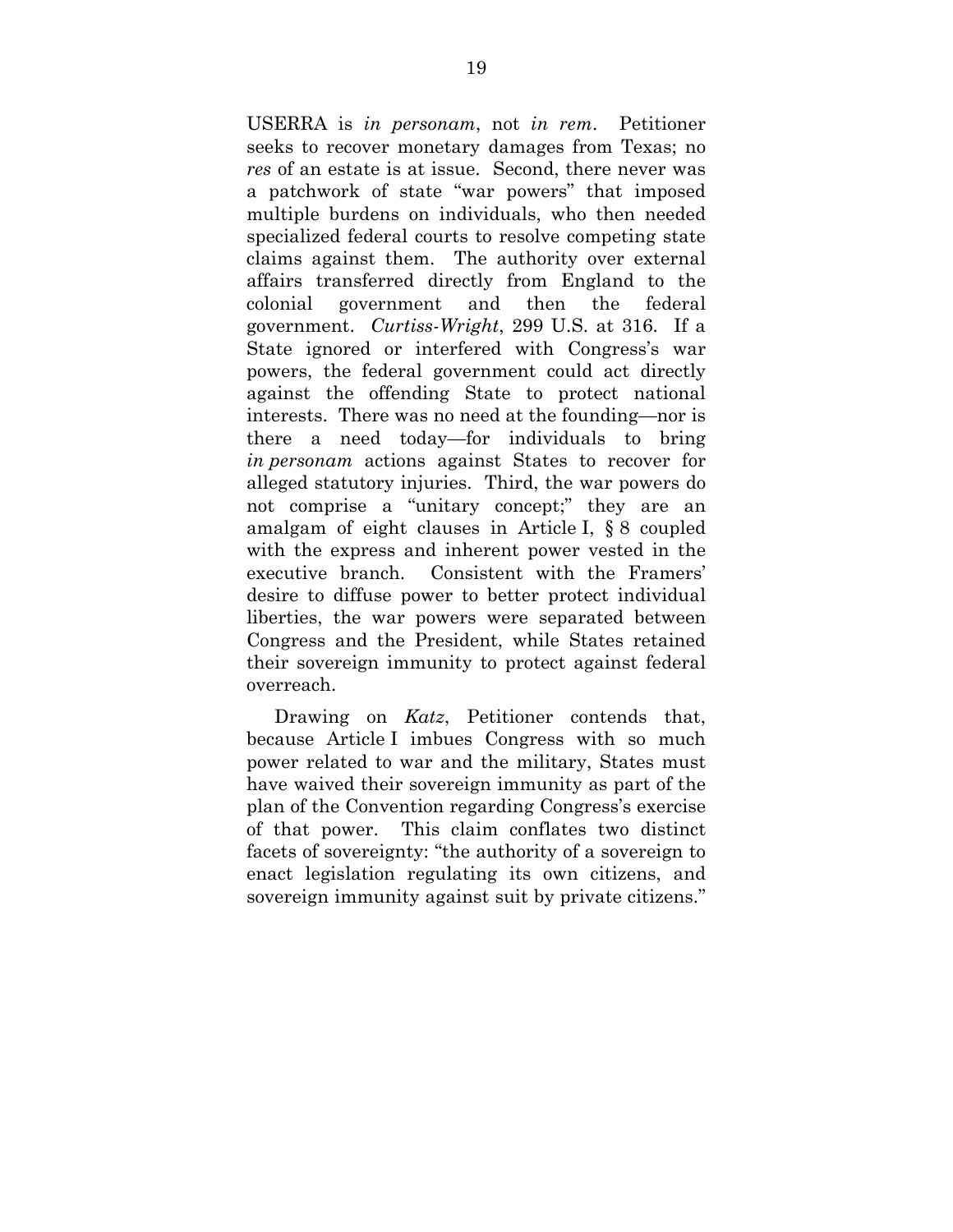*Katz*, 546 U.S. at 384 (Thomas, J., dissenting). Although Congress's power to raise and support armies is "broad and sweeping," *United States v. O'Brien*, 391 U.S. 367, 377 (1968), States also ceded expansive authority to Congress regarding, *inter alia*, interstate commerce, copyrights, and patents. Yet outside the bankruptcy context, this Court has never held that such grants of power entailed the waiver of sovereign immunity. In fact, this Court has repeatedly and unequivocally stated that Congress cannot invoke any other Article I powers to supplant the States' sovereign immunity. *See Seminole Tribe*, 517 U.S. at 73 (explaining that "Article I cannot be used to circumvent the constitutional limitations" that sovereign immunity "place[s] upon federal jurisdiction"); *Allen*, 140 S.Ct. at 1002 ("Because Congress could not 'abrogate state sovereign immunity [under] Article I,' *Florida Prepaid* explained, the Intellectual Property Clause could not support the Patent Remedy Act.") (citation omitted). This is true whether Congress invokes Article I powers to support abrogation or a plan-ofthe-Convention waiver. After all, as *Allen* detailed, *Katz* "found that *the Bankruptcy Clause itself* did the abrogating," that "no congressional abrogation was needed because the States had already 'agreed in the plan of the Convention not to assert any sovereign immunity defense' in bankruptcy proceedings." 140 S.Ct. at 1003 (quoting *Katz*, 546 U.S. at 377).

The unique nature and history of the Bankruptcy Clause warranted treating bankruptcy as if it is "on a different plane, governed by principles all its own." *Id*. at 1002-03. *Allen* expressly acknowledged that *Katz* was rooted in a plan-of-the-Convention waiver and denied that any other Article I power involved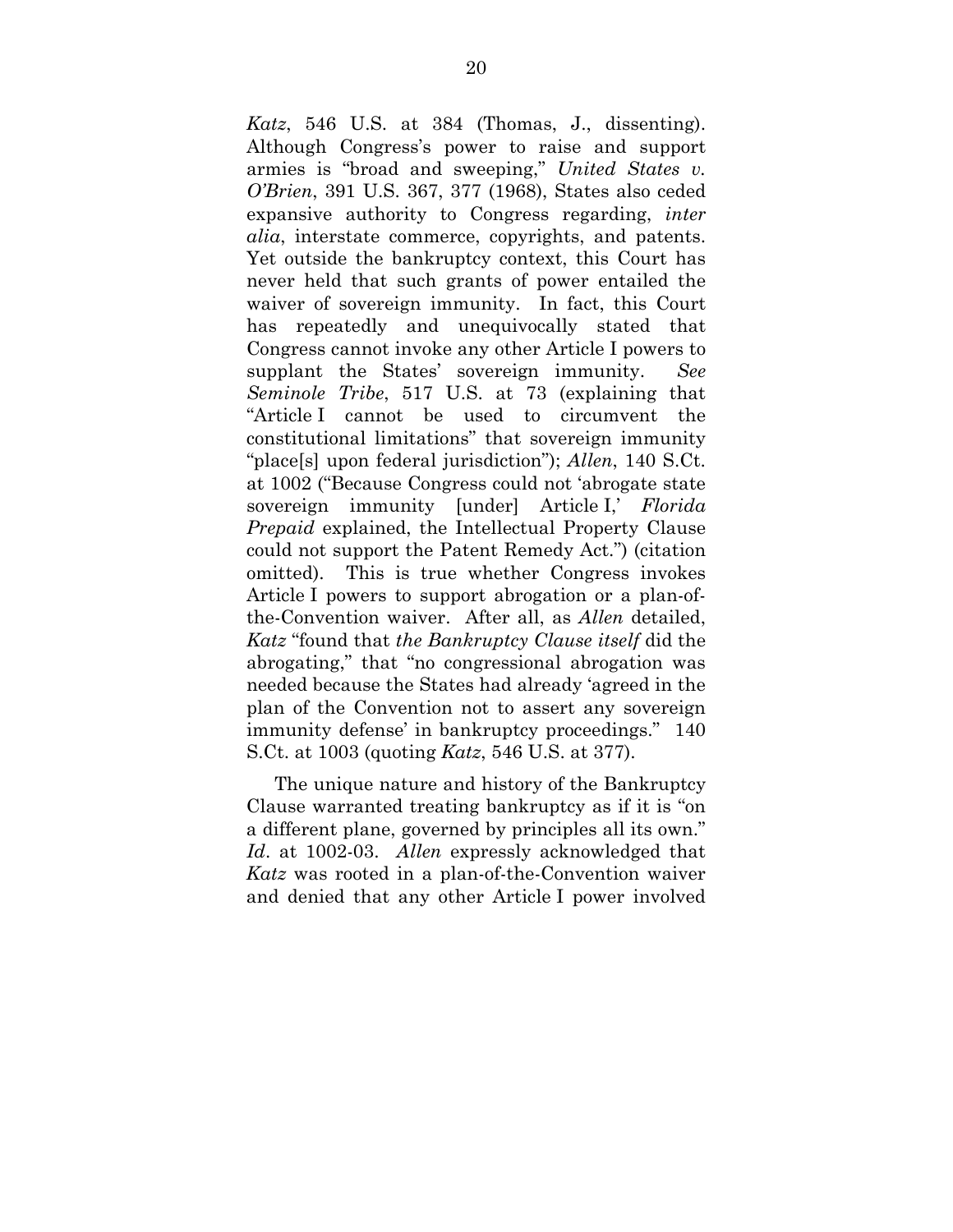such a waiver: "Nothing in that understanding invites the kind of general, 'clause-by-clause' reexamination of Article I that [Petitioner] proposes." *Id*. at 1003. Rather than establish a clause-by-clause review of Article I powers, *Katz* "points to a good-for-one-clause-only holding." *Id*. The Bankruptcy Clause, therefore, is the *only* Article I provision that includes a waiver of sovereign immunity—at the time of ratification or otherwise. That is what gives rise to "bankruptcy exceptionalism." *Id*. Consequently, Petitioner cannot extend the plan-of-the-Convention analysis to any of the specific war powers listed in Article I, including the power "[t]o raise and support Armies," which undergirds Petitioner's USERRA argument. U.S. Const., Art. I. § 8, cl. 12.

Moreover, the *sui generis* nature of the bankruptcy power explains why Petitioner's invocation of *PennEast* is unavailing. In *PennEast*, every Justice agreed that, outside of the bankruptcy context, Congress lacks authority under Article I to circumvent state sovereign immunity: "[I]t is undoubtedly true under our precedents that—with the exception of the Bankruptcy Clause—'Article I cannot justify haling a State into federal court.'" 141 S.Ct. at 2259 (quoting *Allen*, 140 S.Ct. at 1002); *Id*. at 2265 (Barrett, J., dissenting) ("Congress cannot circumvent state sovereign immunity's limitations on the judicial power through its Article I powers."). The main fault line between the majority and principal dissent, therefore, was the source of Congress's eminent domain power. Because *Seminole Tribe* and *Allen* foreclosed a clause-byclause review of Article I powers, the Court could not trace the federal government's condemnation power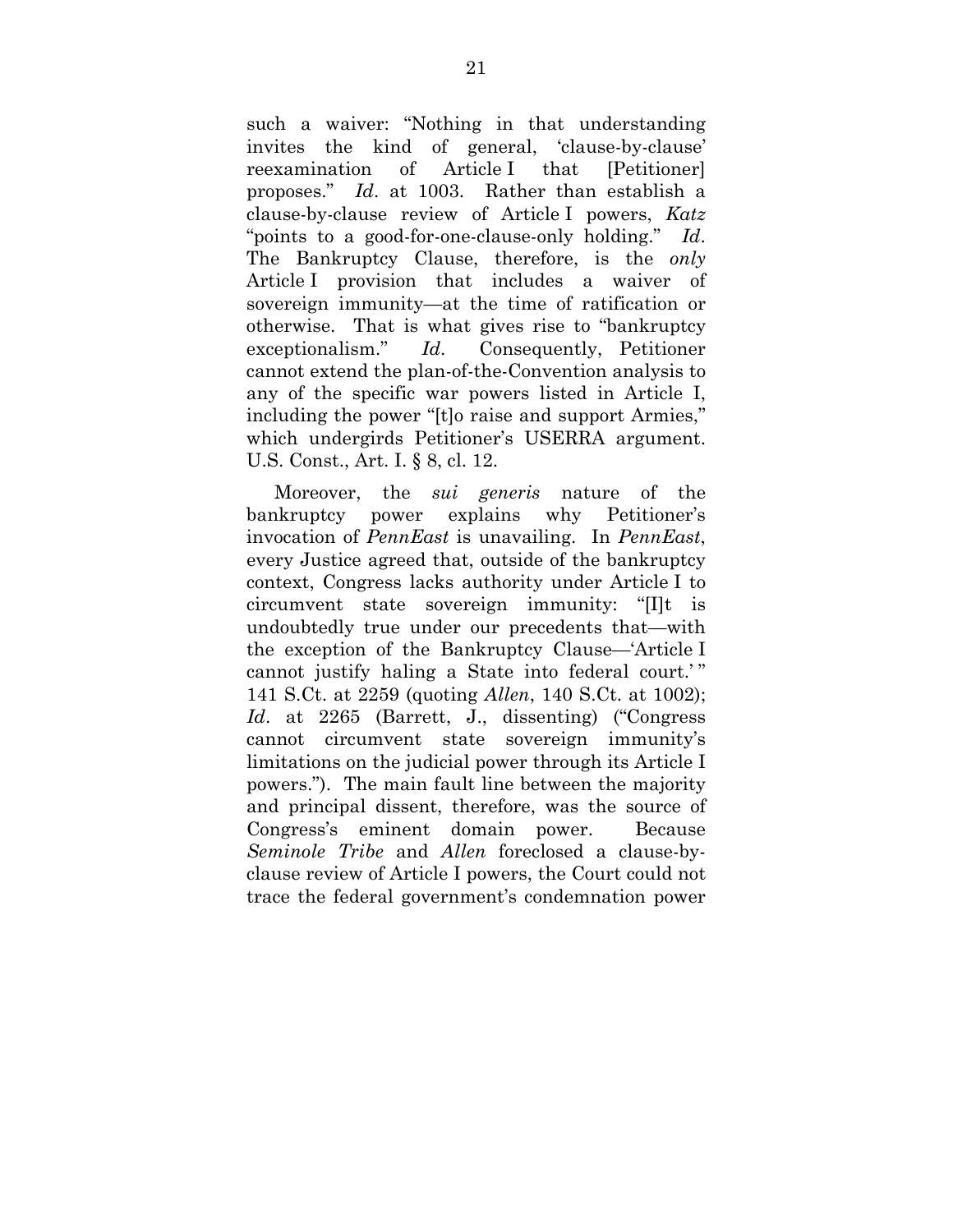back to the Commerce Clause. Instead, the Court found a distinct eminent domain power in the Fifth Amendment: "The Takings Clause of the Fifth Amendment … nevertheless recognized the existence of such a power." *PennEast*, 141 S.Ct. at 2255. For their part, the dissenters concluded that States had not waived their sovereign immunity regarding condemnation actions by private individuals because federal eminent domain authority is *not* a separate and distinct power: "Any taking of property provided by Congress is thus an exercise of another constitutional power—in the case of the Natural Gas Act, the Commerce Clause—augmented by the Necessary and Proper Clause." *Id*. at 2267 (Barrett, J., dissenting). Consequently, given that Article I powers do not support abrogation or a plan-of-the-Convention waiver, the dissenters would have precluded private delegatees from maintaining condemnation proceedings against a State even though the federal government could do so directly. *Id*. at 2269 ("The flaw in [the Court's] logic is glaring: The eminent domain power belongs to the United States, not to PennEast, and the United States is free to take New Jersey's property through a condemnation suit or some other mechanism.").

Petitioner relies on Congress's generic war powers, focusing primarily on the power to raise and support military forces. Petitioner's Brief at 3 ("A key aspect of the war powers is the power to raise and support an army and navy."); *Id*. at 14. Unlike the *PennEast* Court, Petitioner invokes no separate constitutional provision to support waiver at the founding. But even if Petitioner could do so, *PennEast* does not consider a non-Article I source of power as sufficient to establish a plan-of-the-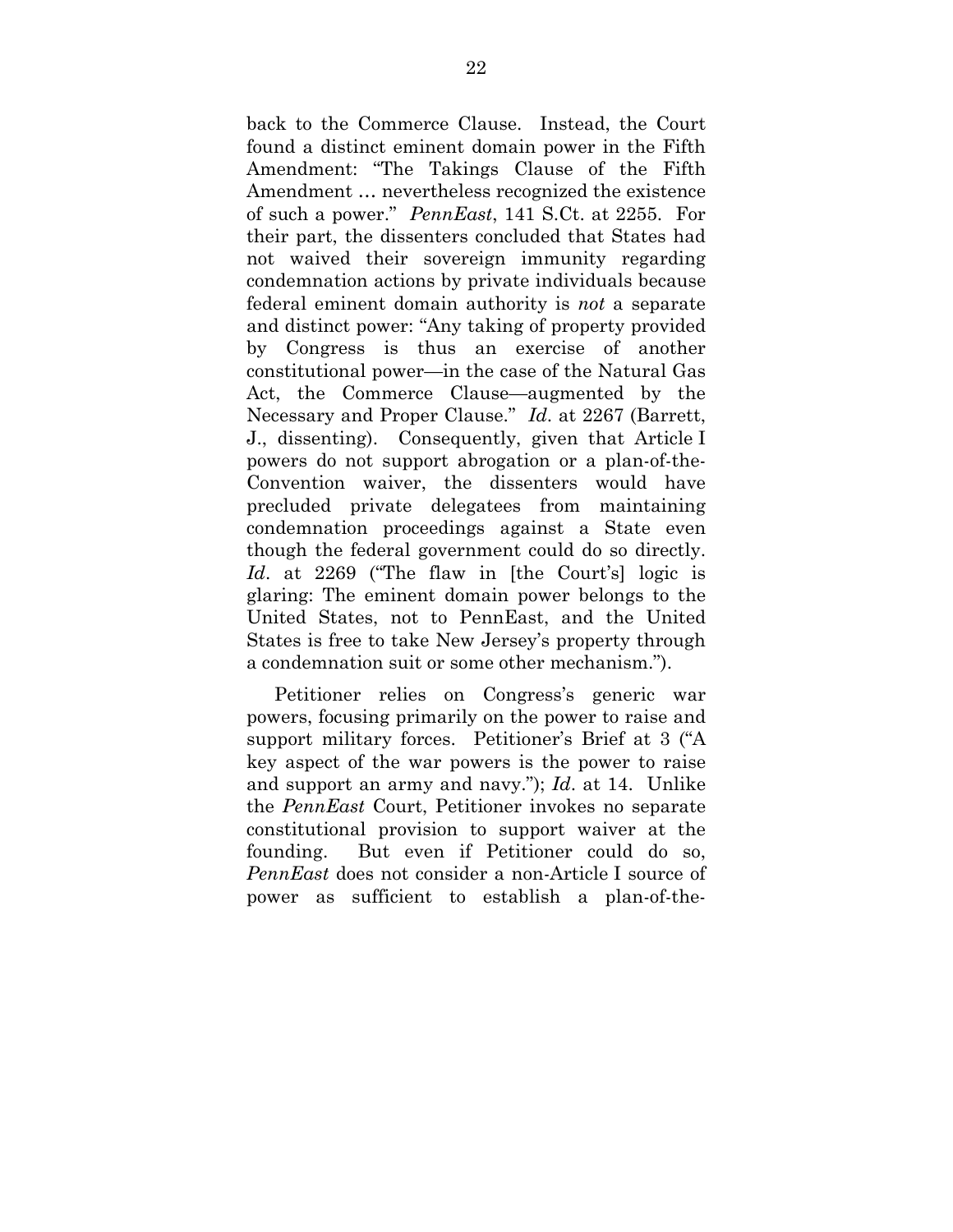Convention waiver. The Court's analysis is limited to the unique context of eminent domain, where a delegatee stands in for the federal government and exercises Fifth Amendment power on its behalf: "Eminent domain … can be exercised either by public officials or by private parties to whom *the power* has been delegated…. *That power* carries with it the ability to condemn property in court." 141 S.Ct. at 2251-52 (emphasis added). History and past practice established that, at the founding, States agreed their "eminent domain power would yield to that of the Federal government 'so far as is necessary to the enjoyment of the powers conferred upon it by the Constitution.'" *Id.* at 2259 (quoting *Kohl v. United States*, 91 U.S. 367, 372 (1876)). Thus, given that Congress (1) may file condemnation actions against States and (2) "may, at its discretion, use its sovereign powers, directly or through a corporation created for that object," *Luxton v. N. River Bridge Co.*, 153 U.S. 525, 530 (1894), private delegatees can institute condemnation actions against States "to give effect to the federal eminent domain power." *PennEast*, 141 S.Ct. at 2259. This is so because "the eminent domain power is inextricably intertwined with the ability to condemn." *Id*. at 2260. They are two sides of the same Fifth Amendment coin. *See Agins v. City of Tiburon*, 447 U.S. 255, 258 n.2 (1980) ("Eminent domain refers to a legal proceeding in which a government asserts its authority to condemn property."), *abrogated on other grounds by Lingle v. Chevron U.S.A. Inc.*, 544 U.S. 528 (2005). To deny a delegatee, who is exercising the federal government's eminent domain power, the right to bring a condemnation action "would violate the basic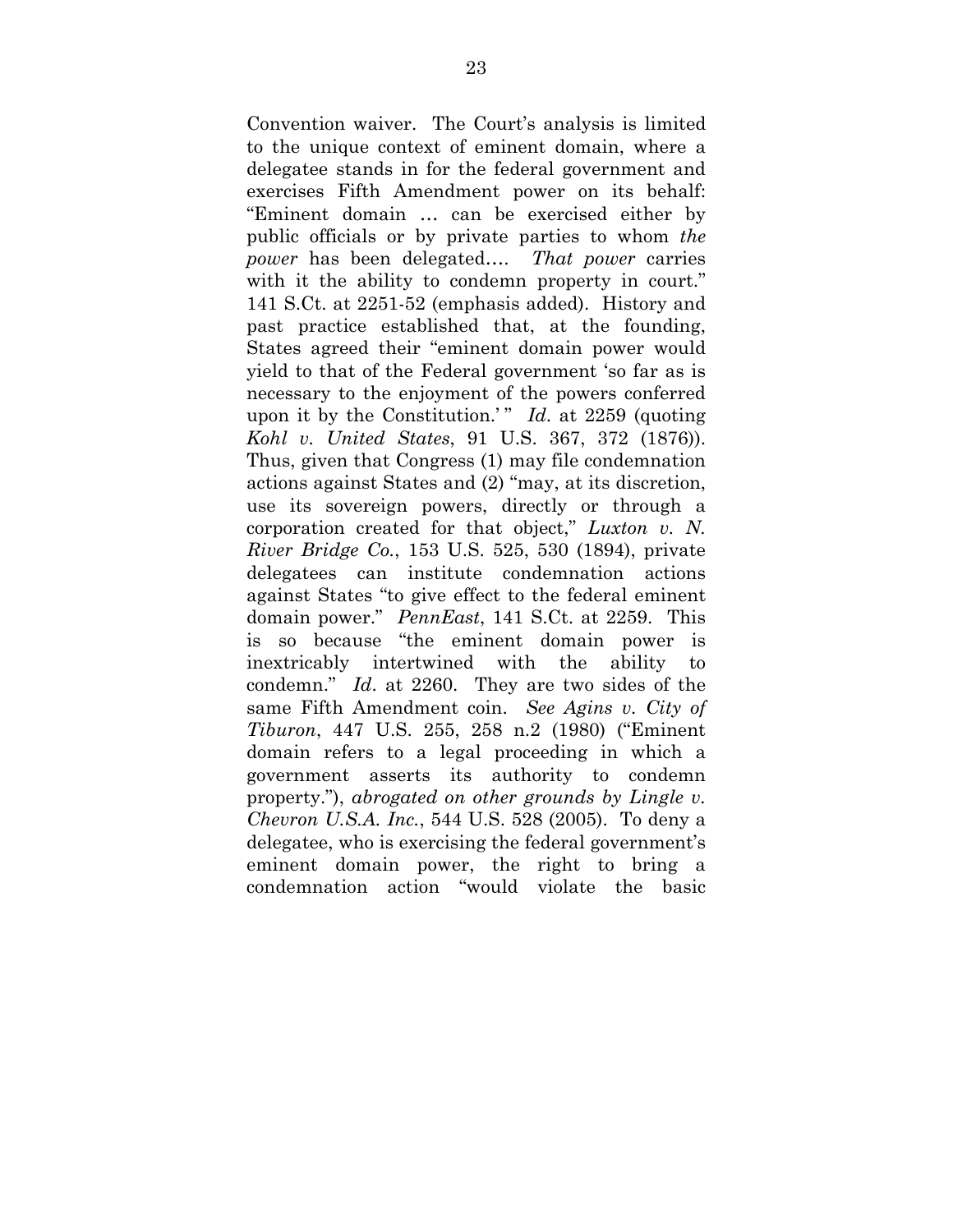principle that a State may not diminish the eminent domain authority of the federal sovereign." *PennEast*, 141 S.Ct. at 2260. Since delegatees act with Congress's full eminent domain power, a condemnation action by a delegatee is effectively the same as an action by the federal government itself. "[B]ecause it 'does no violence to the inherent nature of sovereignty' for a State to be sued by the 'government established for the common and equal benefit of the people of all the States," *id*. at 2261 (quoting *Texas*, 143 U.S. at 646), a delegatee exercising the same power for the same public benefit also can file a condemnation action against a State: "The structural considerations discussed above likewise show that States consented to the federal eminent domain power, whether that power is exercised by the Government or its delegatees." *Id*.

A private action for damages against a State under USERRA differs fundamentally from a delegatee's condemnation proceeding against the same State. For starters, Congress's power to enact USERRA is rooted in Article I, not a separate constitutional provision containing a distinct grant of authority. *Allen* precludes a clause-by-clause review of each war power to find an Article I waiver. Second, in suing under USERRA, a private individual, like Petitioner, is not exercising Congress's war powers. Rather than attempt to raise and support an army or navy for the public benefit, Petitioner seeks monetary damages from Texas's treasury to remedy his alleged injury. Additionally, it is unclear whether Congress could delegate such powers to private individuals even if it desired. *See Curtiss-Wright*, 299 U.S. at 318 ("The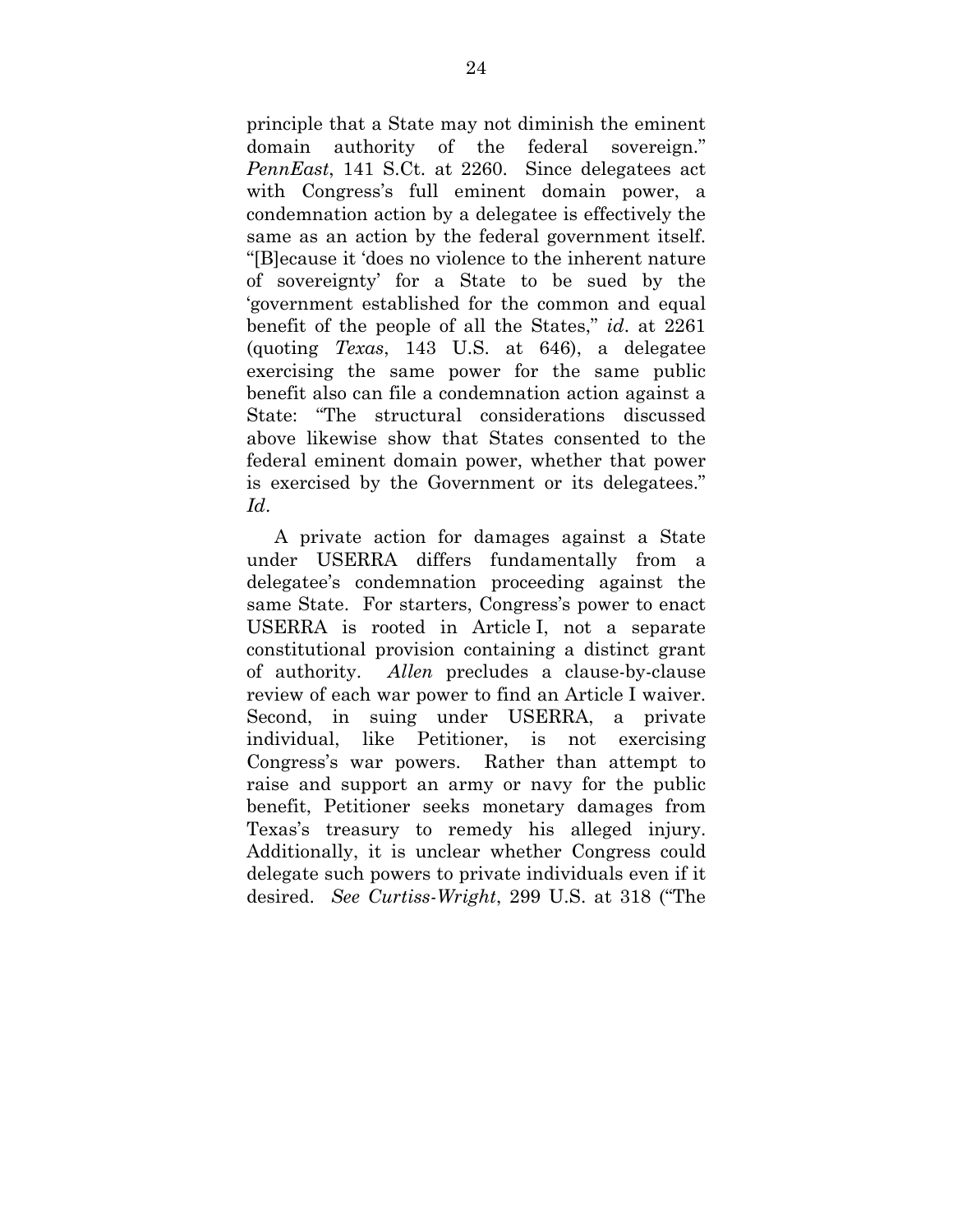powers to declare and wage war, to conclude peace, to make treaties, to maintain diplomatic relations with other sovereigns, if they had never been mentioned in the Constitution, would have vested in the federal government as necessary concomitants of nationality.").

Third, the power to raise and support military forces is not "inextricably intertwined" with the right of an individual to sue a State for employment discrimination. Even if Congress authorized such actions under Article I against private employers (who are among the proper objects of government), *Allen* and *PennEast* confirm that Congress cannot invoke those powers to authorize individuals to haul States into court without their consent. *See Beers v. Arkansas*, 20 U.S. 527, 529 (1857) ("It is an established principle of jurisprudence in all civilized nations that the sovereign cannot be sued in its own courts, or in any other, without its consent and permission."). Finally, a private suit under USERRA directly undermines the twin aims of sovereign immunity—to "shield[] state treasuries" and "accord the States the respect owed them as joint sovereigns." *Fed. Mar. Comm'n*, 535 U.S. at 765. Unlike a condemnation action filed pursuant to Congress's Fifth Amendment eminent domain power, "a suit by an individual against an unconsenting States is the very evil at which the Eleventh Amendment is directed." *Florida Prepaid*, 527 U.S. at 687. Consequently, neither *Katz* nor *PennEast* supports a plan-of-the-Convention waiver here.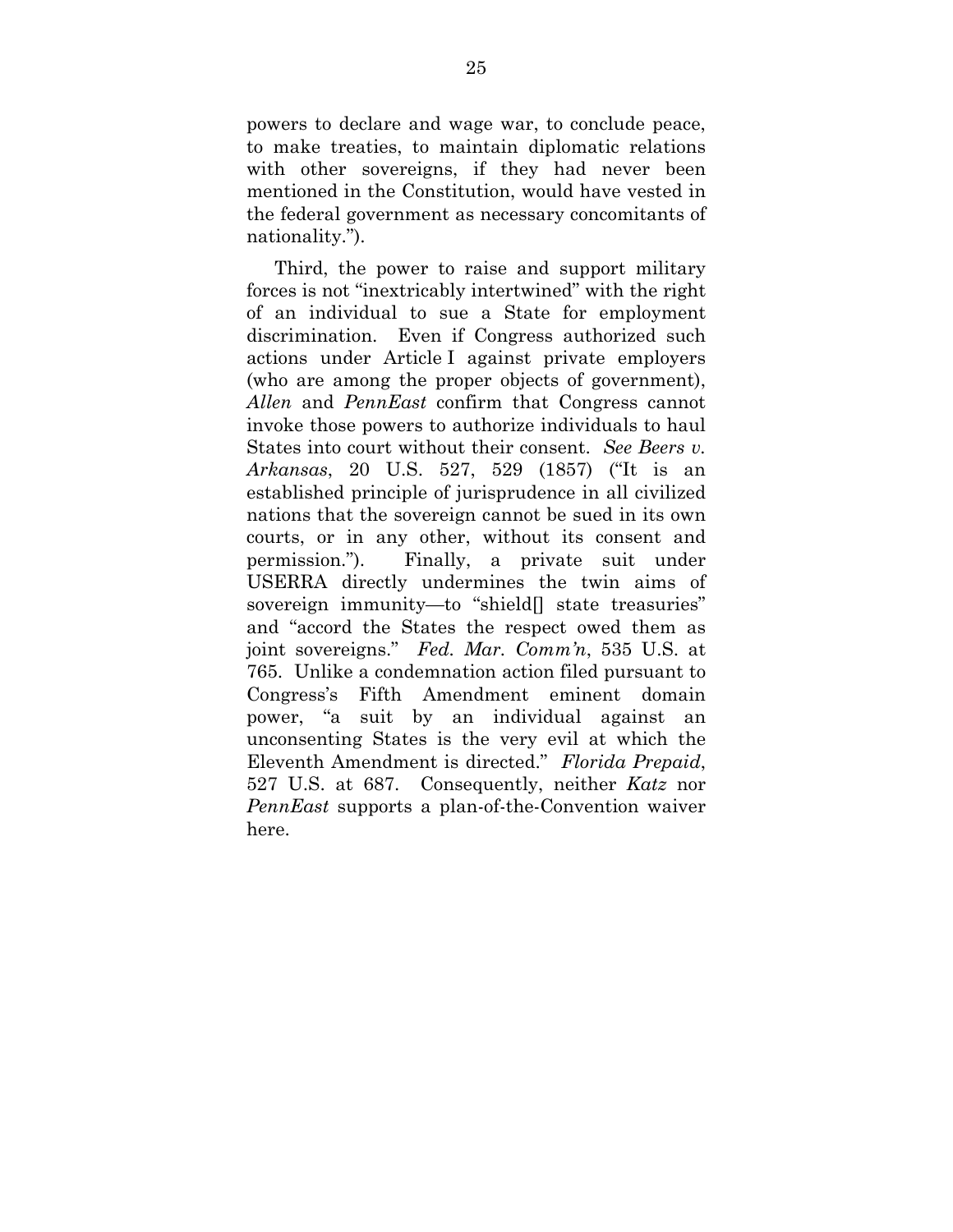### **B. States retained their sovereign immunity as a check on the sweeping scope of Congress's war powers.**

Congress's war powers are indisputably broad and essential to the safety of the Nation. *See* Federalist No. 41, at 256 (Madison) ("Security against foreign danger is one of the primitive objects of civil society. It is an avowed and essential object of the American Union. The powers requisite for attaining it must be effectually confided to the federal councils."); Federalist No. 23, at 153 (Hamilton) ("The circumstances that endanger the safety of nations are infinite, and for this reason no constitutional shackles can wisely be imposed on the power to which the care of it is committed. This power ought to be co-extensive with all the possible combinations of such circumstances."). But the war powers, "like every other governmental power, must be exercised in subordination to the applicable provisions of the Constitution." *Curtiss-Wright*, 299 U.S. at 320; *Home Bldg. & Loan Ass'n v. Blaisdell*, 290 U.S. 398, 426 (1934) ("But even the war power does not remove constitutional limitations safeguarding essential liberties."); *Rumsfeld v. F. for Acad. & Inst. Rts., Inc.*, 547 U.S. 47, 58 (2006) (explaining that, although Congress's war powers are "broad and sweeping," Congress still cannot "exceed[] constitutional limitations on its power in enacting such legislation").

While the States conferred (or perhaps never had, *see Curtiss-Wright*, 299 U.S. at 316-17) authority to regulate citizens pursuant to the war powers, they retained their sovereign immunity for good reasons. According to Petitioner, the war powers "are broader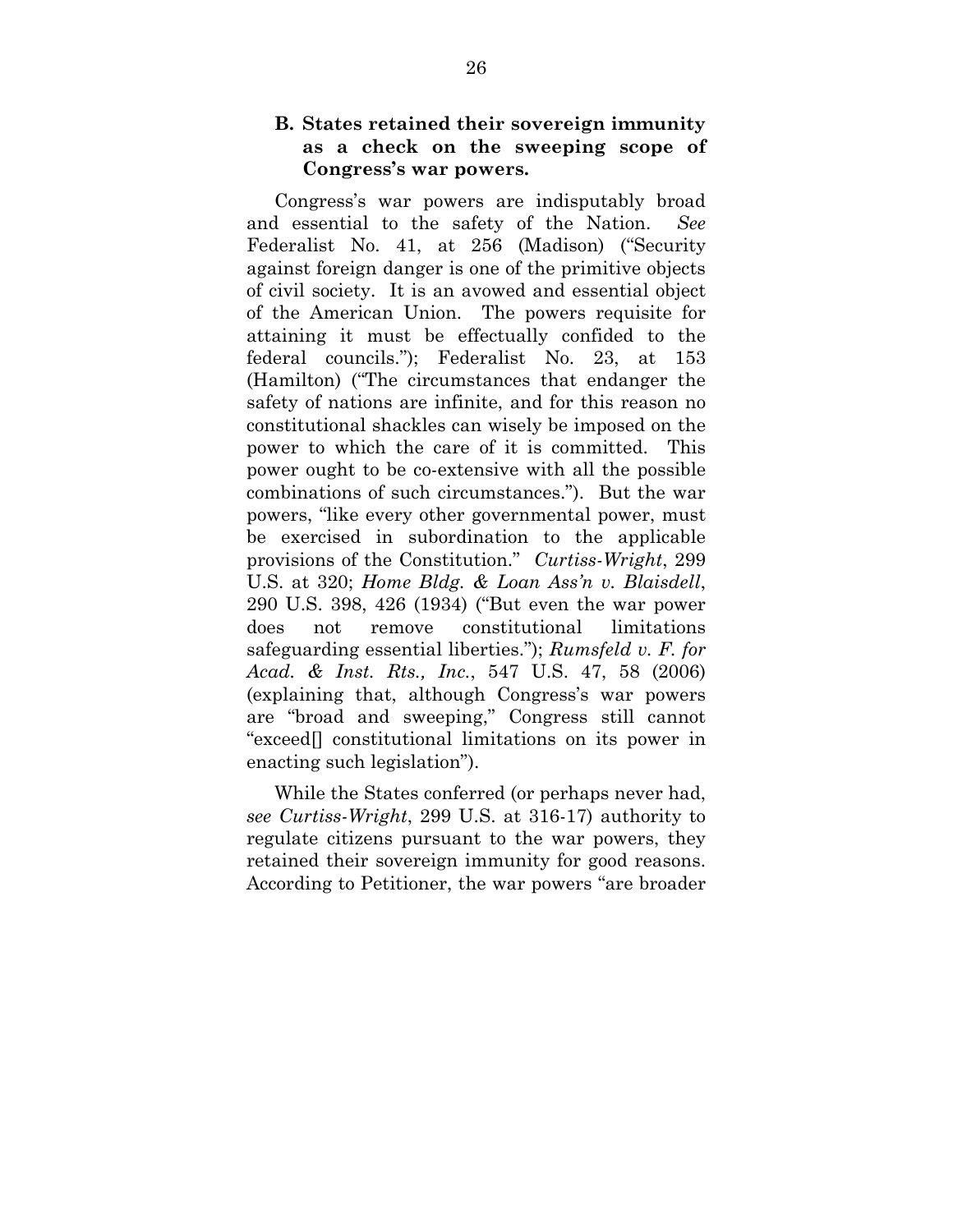and reach farther than the federal government's other powers." Petitioner's Brief at 2; *Hirabayashi v. United States*, 320 U.S. 81, 93 (1943) (explaining how the war power "extends to every matter and activity so related to war as substantially to affect its conduct and progress"); *Lichter v. United States*, 334 U.S. 742, 756 (1948) (describing how, given that the power to conscript "is beyond question," "[t]he constitutional power of Congress to support armed forces with equipment and supplies is no less clear and sweeping"). Congress has used these powers to, *inter alia*, take over and operate railroads and communications systems, regulate maximum prices, impose rent controls, criminalize speech materially supporting terrorists, toll state statute of limitations, take and destroy property without compensation, try enemy combatants by military commission, raise and regulate armed forces, criminalize the alteration of draft cards, ban political speeches on military bases, criminalize prostitution in military areas, and prohibit the sale of liquor. Petitioner's Brief at 8-10 (listing cases upholding these uses of Congress's war powers). In addition, the federal war power is not confined to periods of actual military conflict; it "includes the power 'to remedy the evils which have arisen from its rise and progress' … [and] does not necessarily end with the cessation of hostilities." *Woods v. Cloyd W. Miller Co.*, 333 U.S. 138, 141 (1948). As a result, while critically important for the successful prosecution of military actions, the war power is also extremely dangerous:

No one will question that this power is the most dangerous one to free government in the whole catalogue of powers…. Always, as in this case, the Government urges hasty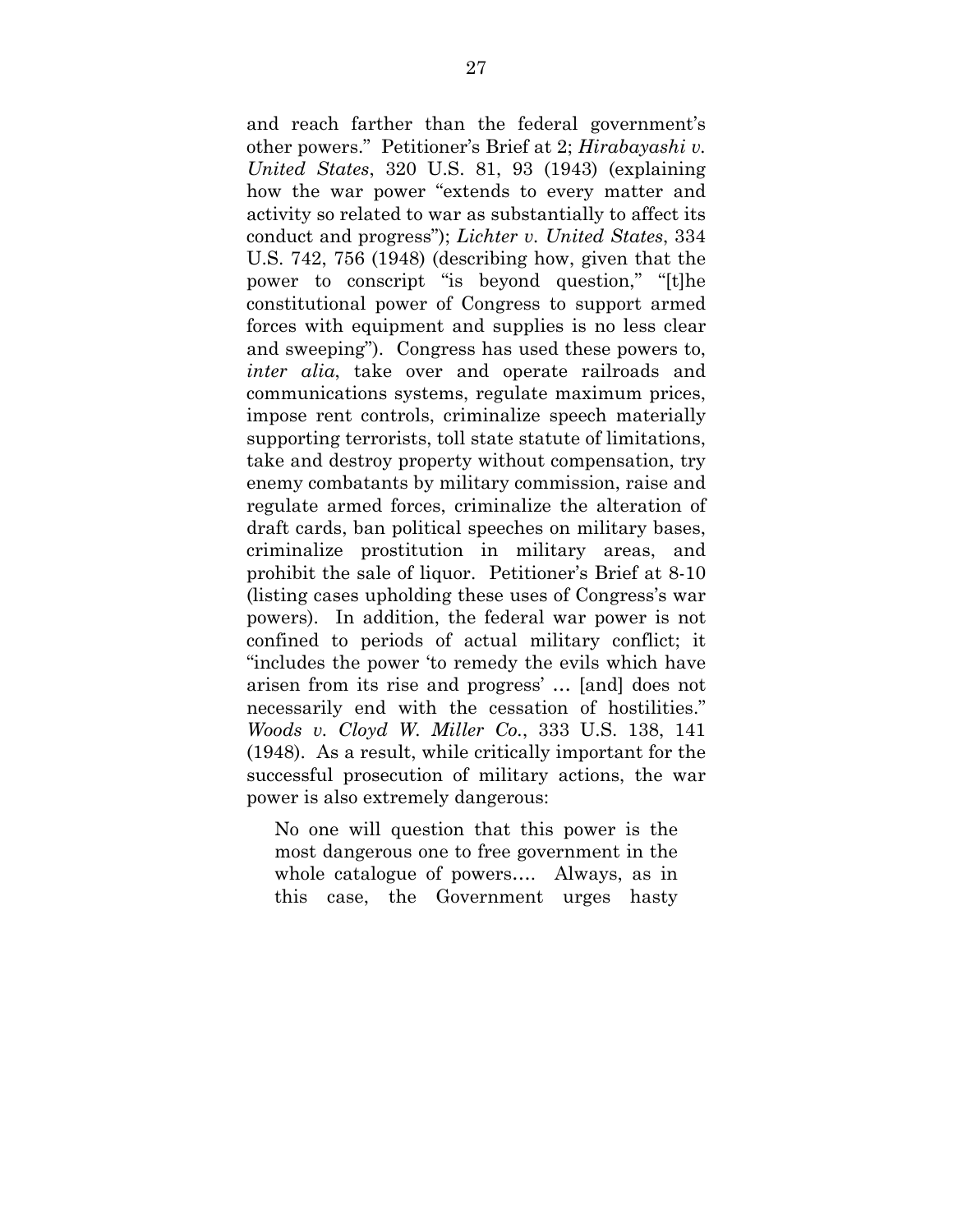decision to forestall some emergency or serve some purpose and pleads that paralysis will result if its claims to power are denied or their confirmation delayed.

*Id*. at 146 (Jackson, J., concurring). As John Quincy Adams observed, "[t]his power is tremendous; it is strictly constitutional; but it breaks down every barrier so anxiously erected for the protection of liberty, property and of life." *United States v. Macintosh*, 283 U.S. 605, 622 (1931) (quoting John Quincy Adams).

In all but one situation that Petitioner cites, Congress regulated individuals—the proper objects of government—and neither commanded nor commandeered States. *See Lichter*, 334 U.S. at 766- 67 ("The nation previously had experienced different, but fundamentally comparable, federal regulation of *civilian liberty and property* in proportion to the increasing demands of modern warfare.") (emphasis added). Cf. *Stewart v. Kahn*, 78 U.S. 493, 506 (1870) (upholding Congress's tolling of the statute of limitations in States that seceded during the Civil War under its authority "to suppress insurrections"). This is because the federal government must exercise its power subject to constitutional limits, including the "fundamental postulates implicit in the constitutional design." *Alden*, 527 U.S. at 729. State sovereign immunity is such a postulate. *In re New York*, 256 U.S. 490, 497 (1921) ("[T]he entire judicial power granted by the Constitution does not embrace authority to entertain a suit brought by private parties against a state without consent given."); *Blatchford*, 501 U.S. at 779 ("[T]he States entered the federal system with their sovereignty intact.").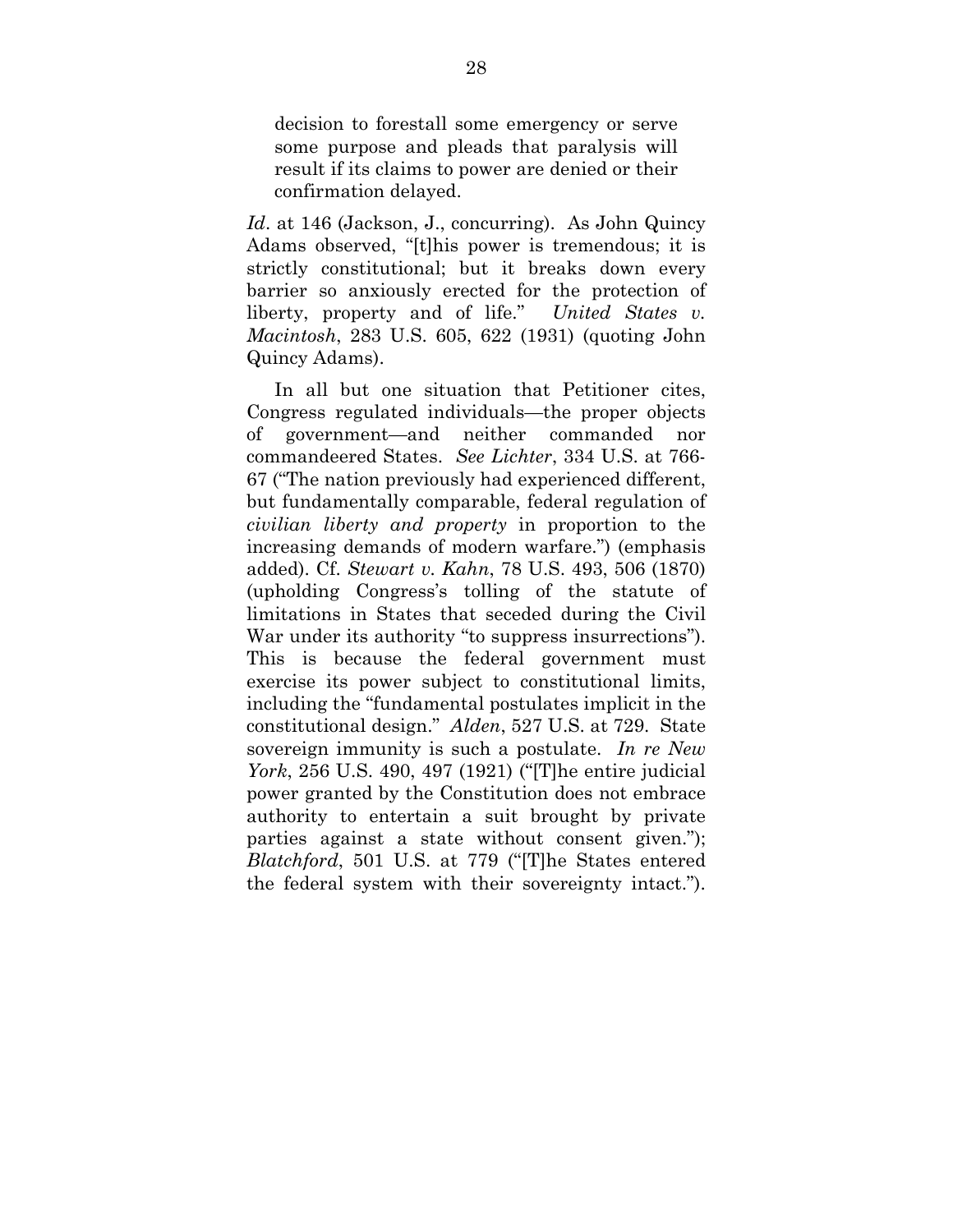As Justice Jackson famously explained, the Constitution "diffuses power the better to secure liberty." *Youngstown Sheet & Tube Co. v. Sawyer*, 343 U.S. 579, 635 (1952) (Jackson, J., concurring). This is true for the war powers as well as all other Article I powers. Consistent with *Allen* and *PennEast*, this Court has preserved the vertical separation of powers by, *inter alia*, safeguarding the sovereign immunity that States retained when ratifying the Constitution. This past practice has "integrate[d] the dispersed powers into a workable government," balancing state and federal sovereignty so as to promote individual liberty. *Id*. Congress has exercised its war powers to meet the exigencies and challenges created by all too many conflicts through our Nation's history. And it has done so without authorizing individual suits against sovereign States. Simultaneously, the President, as Commander-in-Chief and imbued with broad power over foreign affairs, has exercised authority to prosecute (and avoid) military conflicts. Throughout it all, though, States have retained their "residuary and inviolable sovereignty," Federalist No. 39, at 245 (Madison), as a bulwark against such expansive federal powers and intrusions on individual rights.

Contrary to Petitioner's claim, then, the breadth of Congress's war powers actually cuts in the opposite direction, providing compelling reasons why States did not waive their sovereign immunity as part of the plan of the Convention. Such expansive authority to raise and support troops could be invoked to curb any state activities or policies affecting veterans or military preparedness, authorizing individual suits against States that violate congressional directives. In *Woods*, this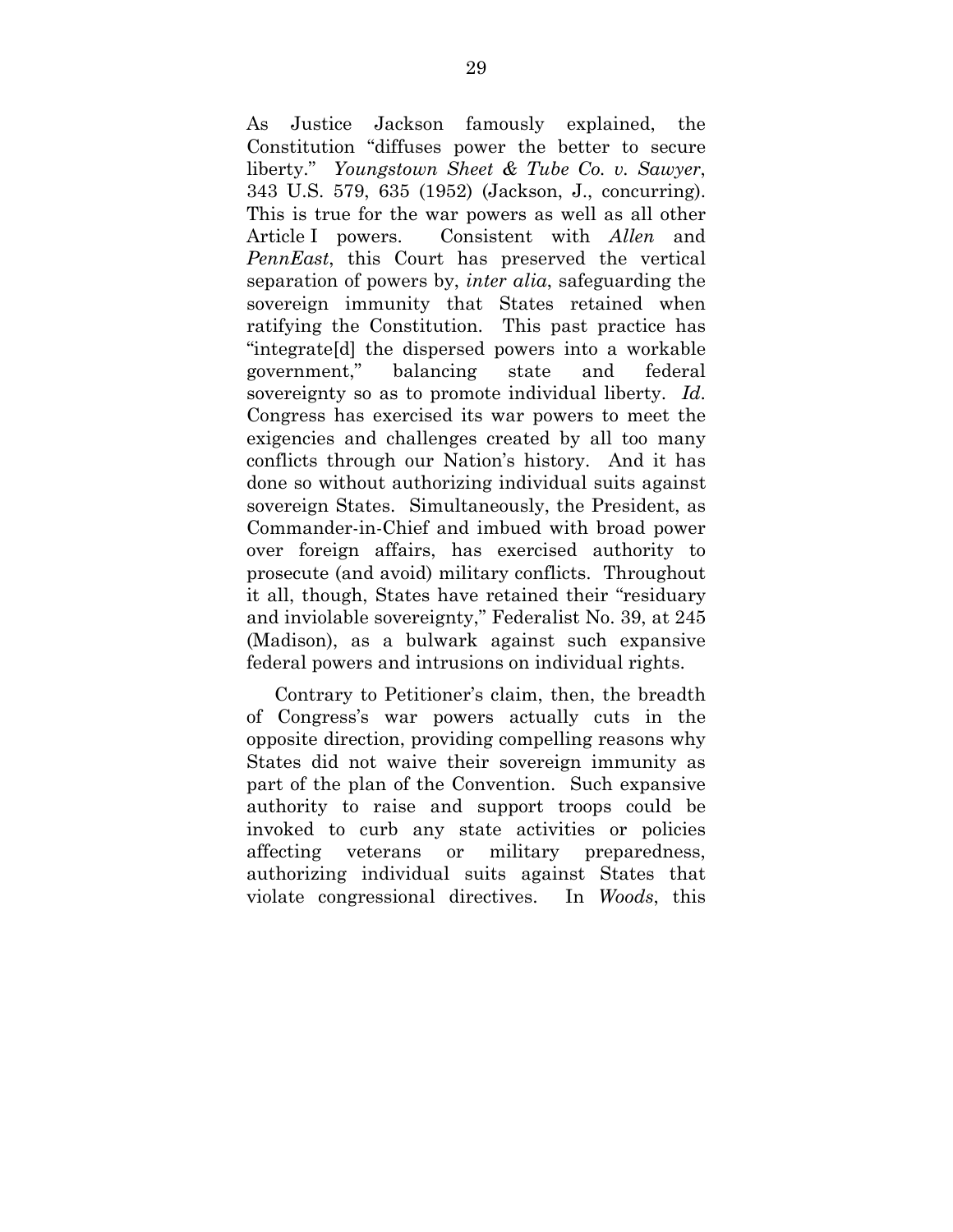Court recognized the slippery slope on which Petitioner's argument rests: "if the war power can be used in days of peace to treat all the wounds which war inflicts on our society, it may not only swallow up all other powers of Congress but largely obliterate the Ninth and Tenth Amendments as well." 333 U.S. at 144. There was no such threat concerning rent control legislation in *Woods* because the housing shortage was "a current condition of which the war was a direct and immediate cause," *id*., and the Housing and Rent Act applied only to individuals, not States. Denying Congress the authority to address such problems directly connected to the war effort through legislation directed at individuals "would be paralyzing," "would render Congress powerless to remedy conditions" that the war caused, and would "read the Constitution … to make it selfdefeating." *Id*. at 143.

Such is not the case with USERRA, which, being directed at States, undermines the rule that States cannot be sued by individuals without their consent. Petitioner "pleads that paralysis will result if [his] claims to power are denied," *id*. at 146 (Jackson, J., concurring), but Congress retains substantial power to raise and support our military.2 USERRA already applies to private employers, who hire the vast majority of the dedicated veterans, reservists, and National Guard members who protect our Nation. Moreover, given the breadth of Congress's war powers, it has alternative ways to address the

 $\overline{a}$ 

<sup>2</sup> As of 2021, 45 States had legislation affording comparable or even greater protection than the floor established under USERRA. *See* Reserve Organization of America's website at https://www.roa.org/page/StateLawIndex (collecting links to relevant state laws) (last visited March 8, 2022).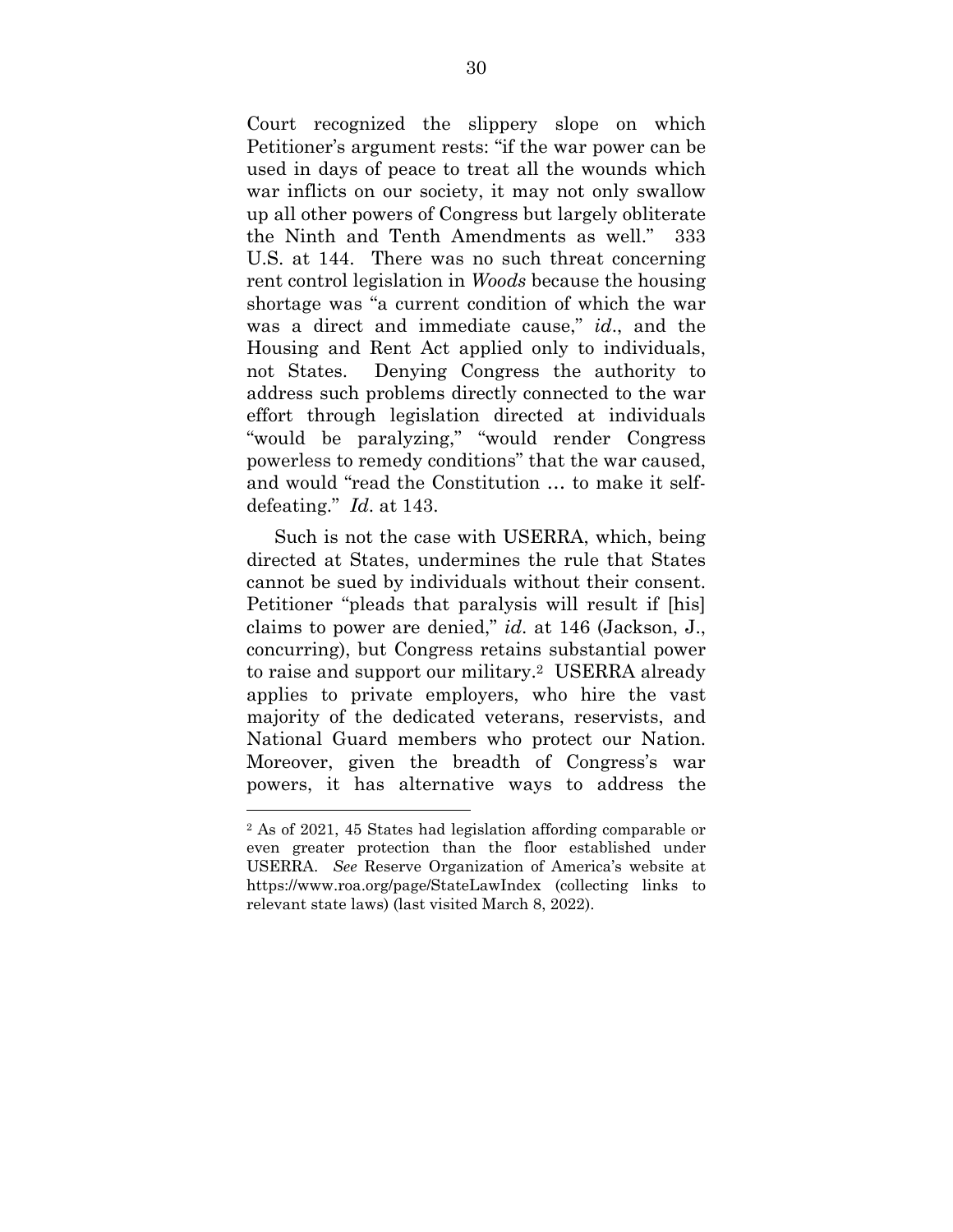concerns Petitioner raises. Congress could "compel the armed service of any citizen in the land," *Macintosh*, 283 U.S. at 624, offer financial incentives to States to employ veterans and military personnel, *New York*, 505 U.S. at 167, increase the pay of those called to service, or fund reemployment training programs for service members. *See Burwell v. Hobby Lobby Stores, Inc.*, 573 U.S. 682, 729 (2014) (noting that the federal government sometimes may have to expend money to achieve its important goals). What Congress cannot do is require state courts to hear claims for monetary damages against States under USERRA. To interpret the war powers as providing "an unlimited congressional power to authorize suits in state court to levy upon the treasuries of the Sates for compensatory damages, attorney's fees, and even punitive damages could create staggering burdens, giving Congress a power and a leverage over the States that is not contemplated by our constitutional design." *Alden*, 527 U.S. at 750.

#### **CONCLUSION**

This Court should affirm the judgment below because *Allen* and *PennEast* decry "the kind of general, 'clause-by-clause' reexamination of Article I that [Petitioner] proposes," *Allen*, 140 S. Ct. at 1003, and because USERRA authorizes the specific evil that sovereign immunity was meant to avoid private actions for monetary damages against States without their consent. *Florida Prepaid*, 527 U.S. at 687.